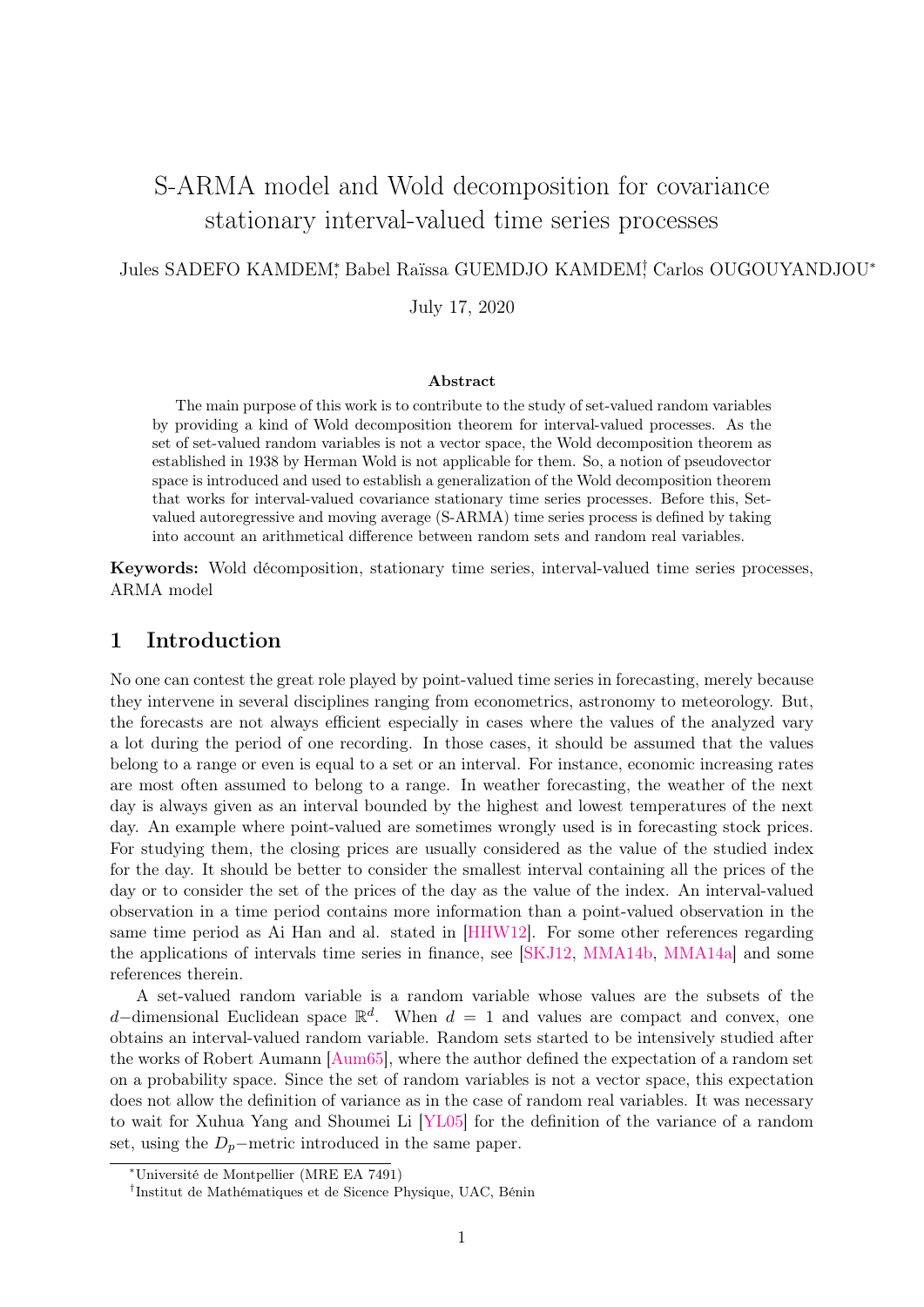The development of the modeling of time series begins with the autoregressive (AR) process of yule (1927). For interval-valued data, the Interval autoregression (IAR) model has been introduced in [\[WL11\]](#page-18-6). In the latter paper, the prediction of interval-valued time series is addressed using mean square error. In the present work, we give a new definition for I-AR and extend it to interval-valued autoregressive moving average time series (I-ARMA) processes. This definition takes into account the arithmetical differences between random sets and random real variables. More precisely for point-valued time series, the equations  $X_t - \sum_{i=1}^p \phi_i X_{t-i} = K + \varepsilon_t + \sum_{i=1}^q \theta_i \varepsilon_{t-i}$ and  $X_t = \sum_{i=1}^p \phi_i X_{t-i} + K + \varepsilon_t + \sum_{i=1}^q \theta_i \varepsilon_{t-i}$  are equivalent, which is not the case with set-valued time series. We will work mainly with the ARMA process because it is a simple model that is both linear in variable and in some of the parameters. The first linearity provides an easy to use prediction formulas and the second allows estimation of the parameters. The main theoretical justification for the use of ARMA processes instead of AR processes is the Wold theorem (1954) which states that any stochastic, weakly stationary process can be rewritten as an infinite moving average process.

Wold's decomposition theorem for covariance stationary processes [\[Wol38\]](#page-18-7) in theoretical econometrics generalizes the idea that autoregressive processes can have a moving average representation. Wold's theorem consists of showing how to decompose any covariance stationary time series process into a non-deterministic component motivated by uncorrelated linear innovations and a deterministic component. It should be noted here that an abstract part of the Wold decomposition theorem is stated in functional analysis and more precisely in algebra. This abstract theorem makes it possible to decompose a Hilbert space as a sum of orthogonal subspaces. However, Wold's Theorem cannot be applied to interval-valued time series, since the set of random intervals (or more generally random sets) is not a vector space.

To deal with Wold decomposition for interval-valued time series processes, this paper introduces a notion of pseudovector space on the set of set random variables. The main difference of this with vector spaces is that opposites (inverses for addition) of vectors do not exist in general. To recover a kind of opposite, generalized Hukuhara difference [\[Ste10\]](#page-18-8) is used.

This paper is structured as follows. In the present section, the work is introduced and motivated. The next section is devoted to the theoretical framework, while Sections [3](#page-3-0) and [4](#page-4-0) describe set-valued time series processes. In Section [5,](#page-5-0) pseudo-vector space with some resulting definitions and operations are introduced. The notion of difference operator is also defined as well as the notion of Hilbert pseudo-vector space. The last section establishes properly and in detail the Wold decomposition theorem for covariance stationary interval-valued processes. The idea behind this proof comes from the classical one in [\[Bie\]](#page-18-9).

# 2 Set-valued random variables

Let  $(\Omega, \mathscr{A}, P)$  be a probability space with values in  $\mathbb{R}^d$ ,  $K(\mathbb{R}^d)$  the set of nonempty closed subset of  $\mathbb{R}^d$  and  $K_{kc}(\mathbb{R}^d)$  the set of nonempty compact and convex subsets of  $\mathbb{R}^d$ . For  $A, B \in K(\mathbb{R}^d)$ and  $\lambda \in \mathbb{R}$ , we recall the operations

$$
A + B = \{a + b \; ; \; a \in A, b \in B\}
$$
 (1)

<span id="page-1-1"></span><span id="page-1-0"></span>
$$
\lambda A = \{\lambda a \; ; \; a \in A\}.\tag{2}
$$

It is noteworthy that  $K_{kc}(\mathbb{R}^d)$  is closed under those operations, but is not a vector space, since  $A + (-1)A$  is not necessarily  $\{0\}$ , unless  $A = \{0\}$ . For  $A \in K_{kc}(\mathbb{R}^d)$ , the support function of A is the function  $s(\cdot, A) : \mathbb{R}^d \to \mathbb{R}$  defined by

$$
s(x, A) = \sup\{ax \; ; \; a \in A\},\tag{3}
$$

for every  $x \in \mathbb{R}^d$ . From the definition, the following Proposition is easy to verify.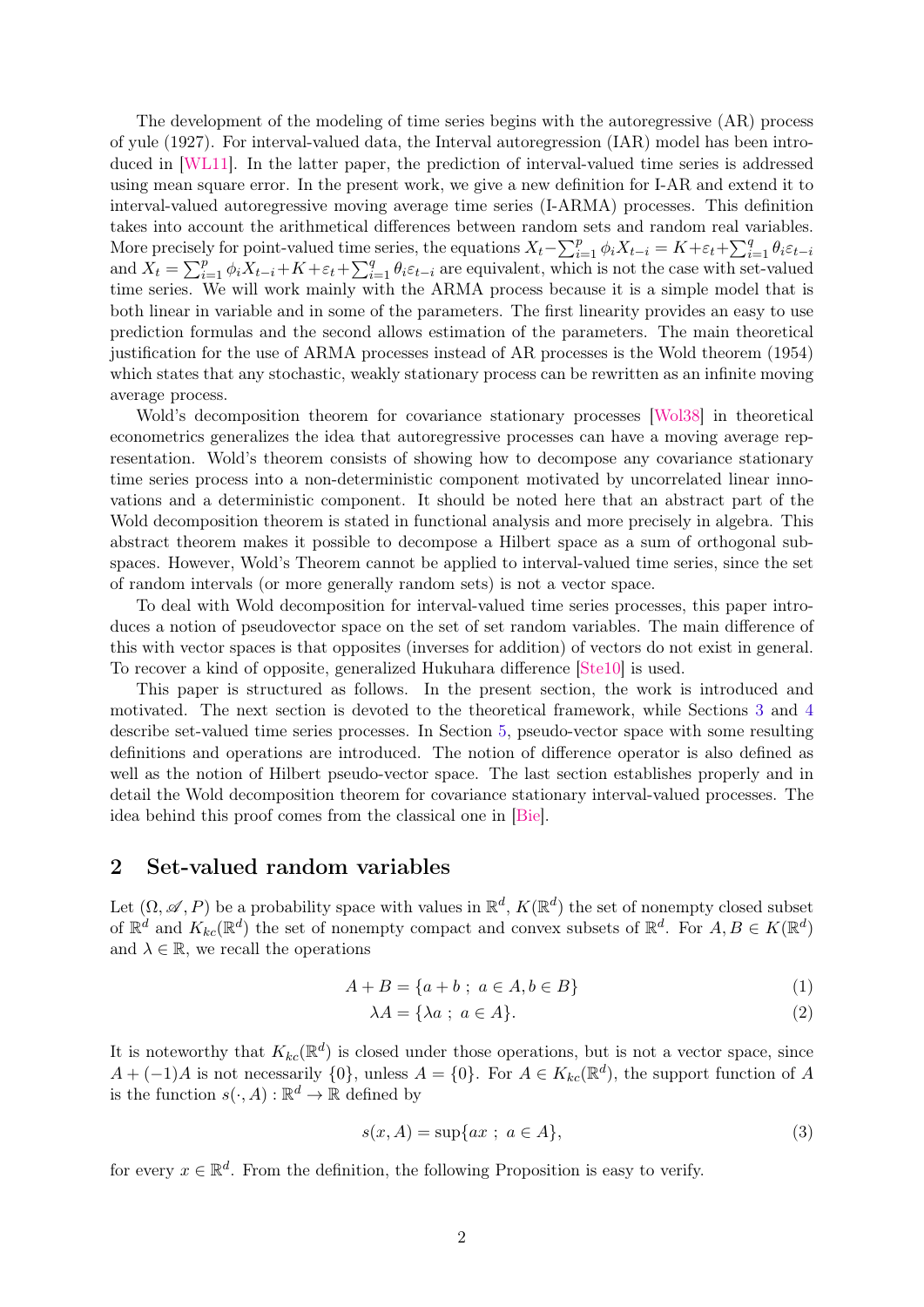**Proposition 2.1.** For every  $x \in \mathbb{R}^d$ , the map  $s(x, \cdot) : K_{kc}(\mathbb{R}^d) \to \mathbb{R}$  satisfies

$$
s(x, A + B) = s(x, A) + s(x, B)
$$
\n(4)

$$
s(x, \lambda A) = \lambda s(x, A),\tag{5}
$$

for all  $A, B \in K_{kc}(\mathbb{R}^d)$  and  $\lambda \geq 0$ .

For  $1 \leq p < \infty$ , the  $d_p$  metric is defined for  $A, B \in K_{kc}(\mathbb{R}^d)$  by

$$
d_p(A, B) = \left( \int_{S^{d-1}} |s(x, A) - s(x, B)|^p dx \right)^{1/p}, \tag{6}
$$

where  $S^{d-1} = \{x \in \mathbb{R}^d : ||x|| = 1\}$  is the unit sphere. A proof for the following Theorem can be found in [\[DK94\]](#page-18-10).

**Theorem 1** ([\[DK94\]](#page-18-10)). For each  $1 \leq p < \infty$ ,  $(K_{kc}(\mathbb{R}^d), d_p)$  is a complete and separable metric space. Moreover the metrics  $d_p$  induce the same topology on  $K_{kc}(\mathbb{R}^d)$ .

Example 1.  $In \mathbb{R}^2$ ,  $S^1 = \{(x_1, x_2) \in \mathbb{R}^2 \; ; \; x_1^2 + x_2^2 = 1\} = \{\theta^* = (\cos \theta, \sin \theta) \; ; \; \theta \in [0; 2\pi]\}.$ Let  $A_1 = [a_1, b_1] \times [c_1, d_1]$  and  $A_2 = [a_2, b_2] \times [c_2, d_2]$  be two quadrilaterals in  $\mathbb{R}^2$ , with  $a_1 \le a_2$ ,  $b_2 \leq b_1, c_1 \leq c_2$  and  $d_2 \leq d_1$ . It is obvious to see that

$$
s(\theta^*, A_1) = \begin{cases} b_1 \cos \theta + d_1 \sin \theta & \text{if } \theta \in [0, \pi/2] \\ a_1 \cos \theta + d_1 \sin \theta & \text{if } \theta \in [\pi/2, \pi] \\ a_1 \cos \theta + c_1 \sin \theta & \text{if } \theta \in [\pi, 3\pi/2] \\ b_1 \cos \theta + c_1 \sin \theta & \text{if } \theta \in [3\pi/2, 2\pi] \end{cases} (7)
$$

It follows that

$$
d_1(A_1, A_2) = \int_0^{\pi/2} |(b_1 - b_2) \cos \theta + (d_1 - d_2) \sin \theta| d\theta + \int_{\pi/2}^{\pi} |(a_1 - a_2) \cos \theta + (d_1 - d_2) \sin \theta| d\theta
$$
  
+ 
$$
\int_{\pi}^{3\pi/2} |(a_1 - a_2) \cos \theta + (c_1 - c_2) \sin \theta| d\theta + \int_{3\pi/2}^{2\pi} |(b_1 - b_2) \cos \theta + (c_1 - c_2) \sin \theta| d\theta
$$
  

$$
d_1(A_1, A_2) = 2(a_1 - a_2 + b_1 - b_2 + c_1 - c_2 + d_1 - d_2).
$$

We prove the following result which will be used to show that the covariance operator on random sets shares some useful properties with the covariance operator on random real variables.

<span id="page-2-0"></span>**Lemma 2.1.** For all  $A, B \in K_{kc}(\mathbb{R}^d)$  and  $\lambda \in \mathbb{R}$ ,  $d_p(\lambda A, \lambda B) = |\lambda| d_p(A, B)$ .

*Proof.* For  $\lambda \geq 0$ , the result follows from the fact that  $s(x, \lambda A) = \lambda s(x, A)$  and the same for B. Now, since the maps  $x \mapsto -x$  and  $a \mapsto -a$  are bijective on  $S^{d-1}$  and A respectively,  $d_p(-A, -B) = d_p(A, B)$ . Finally for  $\lambda < 0$ ,  $d(\lambda A, \lambda B) = d(|\lambda|(-A), |\lambda|(-B)) = |\lambda|d(-A, -B) =$  $|\lambda| d(A, B).$  $\Box$ 

A set-valued random variable (or a random set) is a map  $F: \Omega \to K(\mathbb{R}^d)$  such that for every open subset  $\mathcal O$  of  $\mathbb R^d$ , one has  $F^{-1}(\mathcal O)\in\mathscr A$ , where  $F^{-1}(\mathcal O)=\{\omega\in\Omega\;:\;F(\omega)\cap\mathcal O\neq\emptyset\}.$ We denote by  $\mathcal{U}[\Omega, K_{kc}(\mathbb{R}^d)]$  the set of set-valued random variables with values in  $K_{kc}(\mathbb{R}^d)$ . The  $D_p$  metric is defined for  $F_1, F_2 \in \mathcal{U}[\Omega, K_{kc}(\mathbb{R}^d)]$  by

$$
D_p(F_1, F_2) = \left( E \left[ d_p^p(F_1, F_2) \right] \right)^{1/p} . \tag{8}
$$

Let  $\mathcal{L}^p[\Omega, K_{kc}(\mathbb{R}^d)] = \{F \in \mathcal{U}[\Omega, K_{kc}(\mathbb{R}^d)] ; E\|F\|_d^p$  $\frac{p}{d_p} < +\infty$ , where  $||F||_{d_p} = d_p(F, \{0\}).$ From [\[YL05\]](#page-18-5) it is known that for any  $p \geq 1$ ,  $(\mathcal{L}^p[\Omega, K_{kc}(\mathbb{R}^d)], D_p)$  is a complete metric space. In 1965, the expectation of a random set F is defined by Robert Aumann [\[Aum65\]](#page-18-4) as

$$
E[F] = \left\{ \int_{\Omega} f dP \; ; \; f \in S_F \right\},\tag{9}
$$

where  $S_F = \{f : \Omega \to \mathbb{R}^d \; ; \; f(\omega) \in F(\omega) \text{ a.s and } f \text{ is integrable}\}.$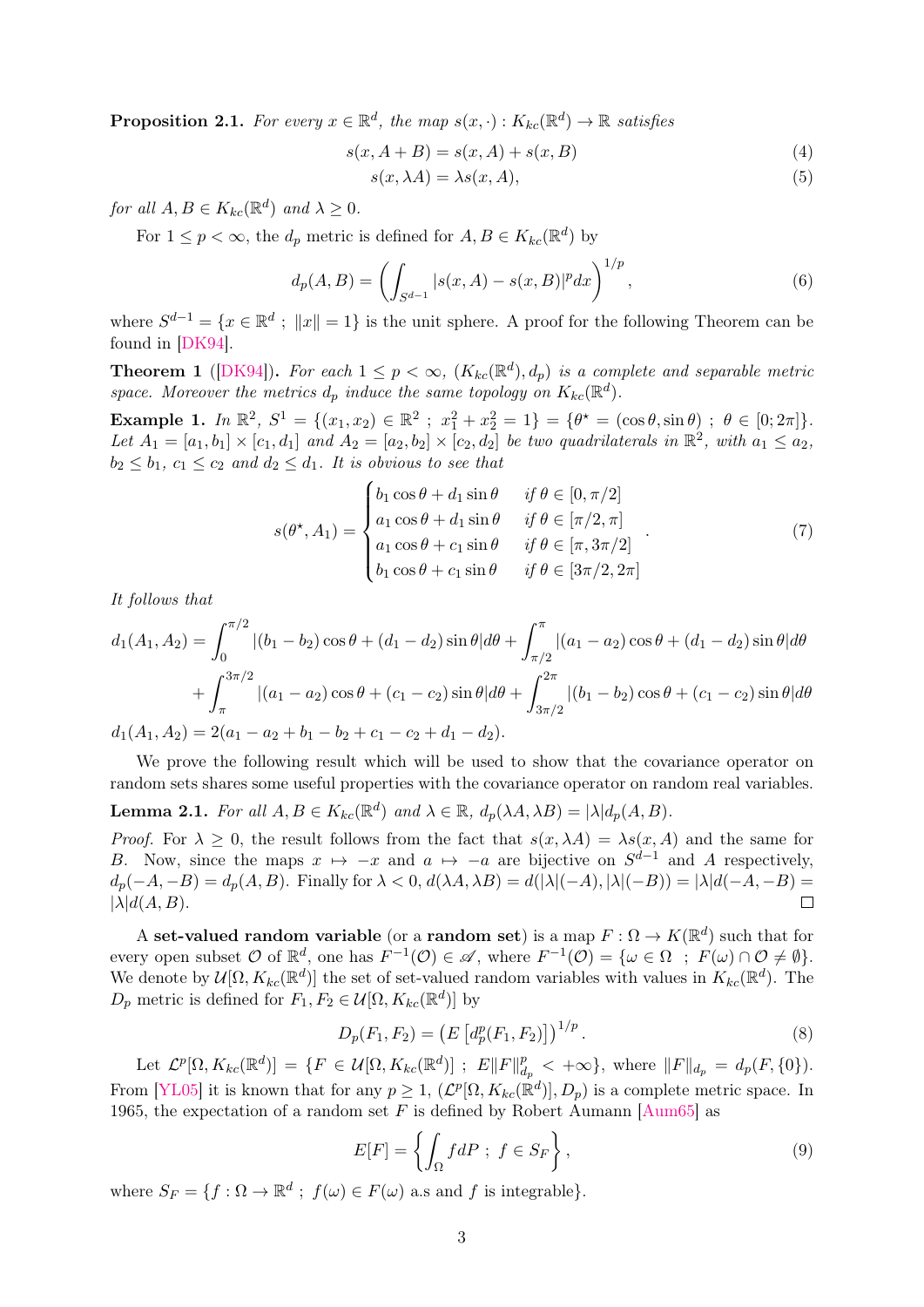**Example 2.** For  $F(\omega) = [a(\omega), b(\omega)], E[F] = [E(a), E(b)].$ 

Since the set of random sets is not a vector space (with the addition [\(1\)](#page-1-0) and the scalar multiplication [\(2\)](#page-1-1)), it was not easy to define variance and covariance for set-valued random variables. It is about 40 years ago after the definition of the expectation that Yang and Li [\[YL05\]](#page-18-5) used the  $D_p$  metric on  $\mathcal{U}[\Omega, K_{kc}(\mathbb{R}^d)]$  to define covariance of set-valued random variables  $F_1, F_2 \in \mathcal{U}[\Omega, K_{kc}(\mathbb{R}^d)]$  as

<span id="page-3-3"></span>
$$
Cov(F_1, F_2) = E\left[\int_{S^{d-1}} \left(s(x, F_1) - s(x, E(F_1))\right)\left(s(x, F_2) - s(x, E(F_2))\right)\mu(dx)\right],\tag{10}
$$

and the variance of  $F \in \mathcal{U}[\Omega, K_{kc}(\mathbb{R}^d)]$  as

$$
Var(F) = Cov(F, F) = E\left[\int_{S^{d-1}} \left(s(x, F) - s(x, E(F))\right)^2 \mu(dx)\right] = D_2^2(F, E(F)).\tag{11}
$$

<span id="page-3-1"></span>**Proposition 2.2.** For all  $F, F_1, F_2, F_3 \in \mathcal{U}[\Omega, K_{kc}(\mathbb{R}^d)]$  the following hold:

- $\mathcal{D} \; Var(C) = 0$ , for every constant  $C \in \mathcal{U}[\Omega, K_{kc}(\mathbb{R}^d)]$ ;
- $\mathcal{Q} \; Var(F_1 + F_2) = Var(F_1) + 2Cov(F_1, F_2) + Var(F_2);$
- $\mathcal{O}$   $Cov(F_1, F_2) = Cov(F_2, F_1);$
- $\textcircled{4} Cov(F_1 + F_2, F_3) = Cov(F_1, F_3) + Cov(F_2, F_3).$
- $\mathcal{D} \; Var(\lambda F) = \lambda^2 Var(F)$ , for every  $\lambda \in \mathbb{R}$ ;

*Proof.* Proof of items  $\Phi$ - $\mathcal{Q}$  can be found in [\[YL05\]](#page-18-5). Items  $\Phi$ - $\Phi$  are obvious. The last item can be proven using Lemma [2.1,](#page-2-0)  $Var(\lambda F) = E[d_2^2(\lambda F, E(\lambda F))] = \lambda^2 E[d_2^2(F, E(F))]$  $\Box$ 

<span id="page-3-2"></span>**Example 3.** For  $d = 1$  and  $p = 2$ ,  $d_2^2([a_1, b_1], [a_2, b_2]) = |a_1 - a_2|^2 + |b_1 - b_2|^2$  which implies that for  $F(\omega) = [a(\omega), b(\omega)], \text{ } \text{Var}(F) = E\left[ |a(\omega) - E(a)|^2 + |b(\omega) - E(b)|^2 \right].$  Hence  $\text{Var}(F) = 0$  if and only if  $F = E[F]$  a.s, ie  $F(\omega) = E[F]$  for almost everywhere  $\omega \in \Omega$ .

# <span id="page-3-0"></span>3 Set-valued time series

Let  $(X_t)_{t \in \mathbb{Z}}$  be a set-valued time series with  $X_t \in \mathcal{U}(\Omega, K_{kc}(\mathbb{R}^d)).$ 

**Definition 3.1.** We say that  $(X_t)_{t \in \mathbb{Z}}$  is (covariance) stationary when:

- $\mathcal{D} \ \forall t \in \mathbb{Z}, E[X_t] = A$ , being A a constant compact convex set;
- $\mathfrak{D} \ \forall t, s \in \mathbb{Z}, \ Cov(X_t, X_s) = \gamma(t s).$

The set K and the sequence  $(\gamma(k))_{k\in\mathbb{Z}}$  are called expectation and auto-covariance function of the time series  $(X_t)_{t\in\mathbb{Z}}$  respectively. The autocorrelation function  $(\rho(k))_{k\in\mathbb{Z}}$  of  $(X_t)_{t\in\mathbb{Z}}$  is defined by

$$
\rho(k) = \frac{\gamma(k)}{\gamma(0)}.\tag{12}
$$

**Definition 3.2.** Two set-valued time series  $(X_t)_{t \in \mathbb{Z}}$  and  $(Y_t)_{t \in \mathbb{Z}}$  are said uncorrelated when

$$
\forall t, s \in \mathbb{Z}, \qquad Cov(X_t, Y_s) = 0. \tag{13}
$$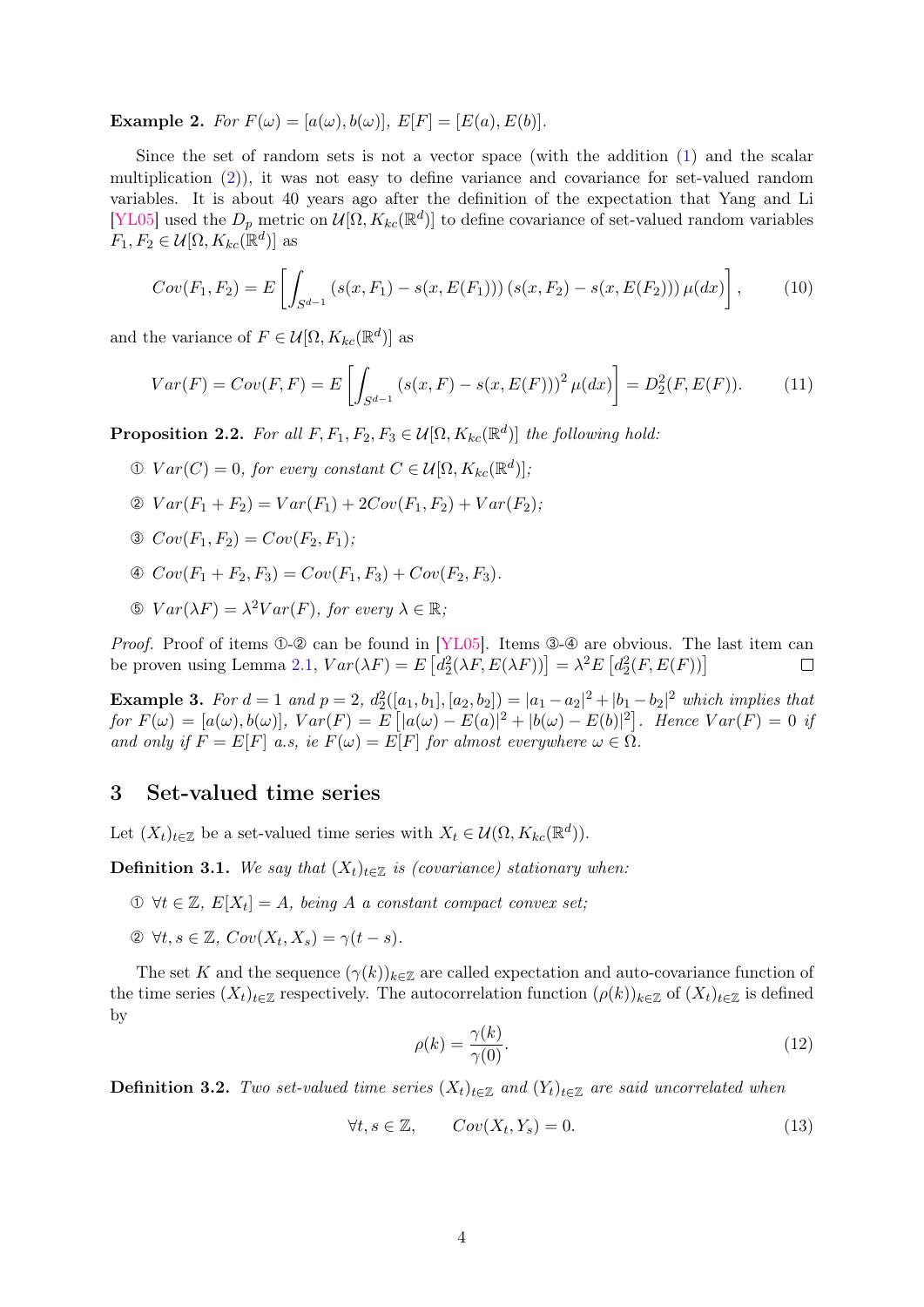**Definition 3.3.** A set-valued time series  $(\varepsilon_t)_{t \in \mathbb{Z}}$  is called white nose if for any  $t, s \in \mathbb{Z}$ ,

$$
\begin{cases} E[\varepsilon_t] = \{0\} \\ Cov(\varepsilon_t, \varepsilon_s) = \sigma^2 \delta_{ts} \end{cases} , \qquad (14)
$$

and we write

$$
(\varepsilon_t) \leadsto WN(\{0\}, \sigma^2). \tag{15}
$$

If moreover random intervals  $\varepsilon_t$  are independently and identically distributed then we write

$$
(\varepsilon_t) \rightsquigarrow IID(\{0\}, \sigma^2). \tag{16}
$$

# <span id="page-4-0"></span>4 Set-valued autoregressive moving-average process

Interval-valued autoregressive time series were introduced in [\[WL11\]](#page-18-6) and studied in [\[WZL16\]](#page-18-11). This section introduces the set-valued autoregressive moving-average time series process in a more suitable way.

Let  $(X_t)_{t\in\mathbb{Z}}$  be a stationary set-valued time series with expectation A and auto-covariance function  $(\gamma(k))$ . We will say that  $X_t$  is a set-valued autoregressive moving-average (S-**ARMA**) time series process of order  $(p, q)$  when the series satisfies

$$
X_t - \sum_{i=1}^p \phi_i X_{t-i} = K + \varepsilon_t + \sum_{i=1}^q \theta_i \varepsilon_{t-i} \quad \text{or} \quad X_t = \sum_{i=1}^p \phi_i X_{t-i} + K + \varepsilon_t + \sum_{i=1}^q \theta_i \varepsilon_{t-i}, \tag{17}
$$

being K a constant compact convex set,  $\phi_i \geq 0$  and  $\theta_i \geq 0$  are the parameters of the model,  $(\varepsilon_t) \rightsquigarrow IID({0}, \sigma^2)$  and each  $\varepsilon_t$  is uncorrelated with  $X_1, \ldots, X_{t-1}$ . By taking expectation at the both sides of [\(17\)](#page-4-1) one finds

<span id="page-4-3"></span><span id="page-4-1"></span>
$$
\lambda A = K,\tag{18}
$$

where  $\lambda = 1 - \phi_1 - \cdots - \phi_p$ . So if  $\lambda = 0$  or the time series is centered (ie  $A = \{0\}$ ) then  $K = \{0\}$ . But contrary to real random variables, the new series  $X_t' = X_t - \frac{1}{\lambda}K$  does not satisfy a centered ARMA equation, ie Equation [\(17\)](#page-4-1) with  $K = \{0\}$ . In fact replacing  $X_t = X'_t + \frac{1}{\lambda}K$  in (17) one obtains

$$
X'_t - \sum_{i=1}^p \phi_i X'_{t-i} + \frac{1}{\lambda} \left( K - \sum_{i=1}^p \phi_i K \right) = K + \varepsilon_t + \sum_{i=1}^q \theta_i \varepsilon_{t-i},\tag{19}
$$

and  $K - \phi_1 K - \cdots - \phi_p K \neq (1 - \phi_1 - \cdots - \phi_p)K$  unless  $K = \{0\}$  or  $\phi_1 = \cdots = \phi_p = 0$ . When  $p = 0$ , the time series  $(X_t)$  is called a set-valued moving-average time series of order q, S-MA(q), and when  $q = 0$ , one obtains a set-valued autoregressive time series of order p, S-AR(p). Let L be the delay operator, thus  $LX_t = X_{t-1}$ . Setting  $\Phi(L) = \phi_1 L + \cdots + \phi_p L^p$  and  $\Theta(L) = 1 + \theta_1 L + \cdots + \theta_q L^q$ , equation [\(17\)](#page-4-1) can be written as

$$
X_t - \Phi(L)X_t = K + \Theta(L)\varepsilon_t \quad \text{or} \quad X_t = \Phi(L)X_t + K + \Theta(L)\varepsilon_t.
$$
 (20)

The functions  $\Phi$  and  $\Theta$  are called autoregressive and moving-average polynomials respectively. **Example 4** (S-MA(q)). If the autoregressive polynomial  $\Phi = 0$  then [\(20\)](#page-4-2) leads to

<span id="page-4-2"></span>
$$
X_t = K + \varepsilon_t + \sum_{i=1}^q \theta_i \varepsilon_{t-i},\tag{21}
$$

which is a set-valued moving-average process of order q,  $S-MA(q)$ . It is clear that the latter has a unique solution  $(X_t)$  and moreover this solution is always a stationary process. In fact,

$$
E[X_t] = E[K] + \sum_{i=1}^{q} \theta_i E[\varepsilon_{t-i}] = K,
$$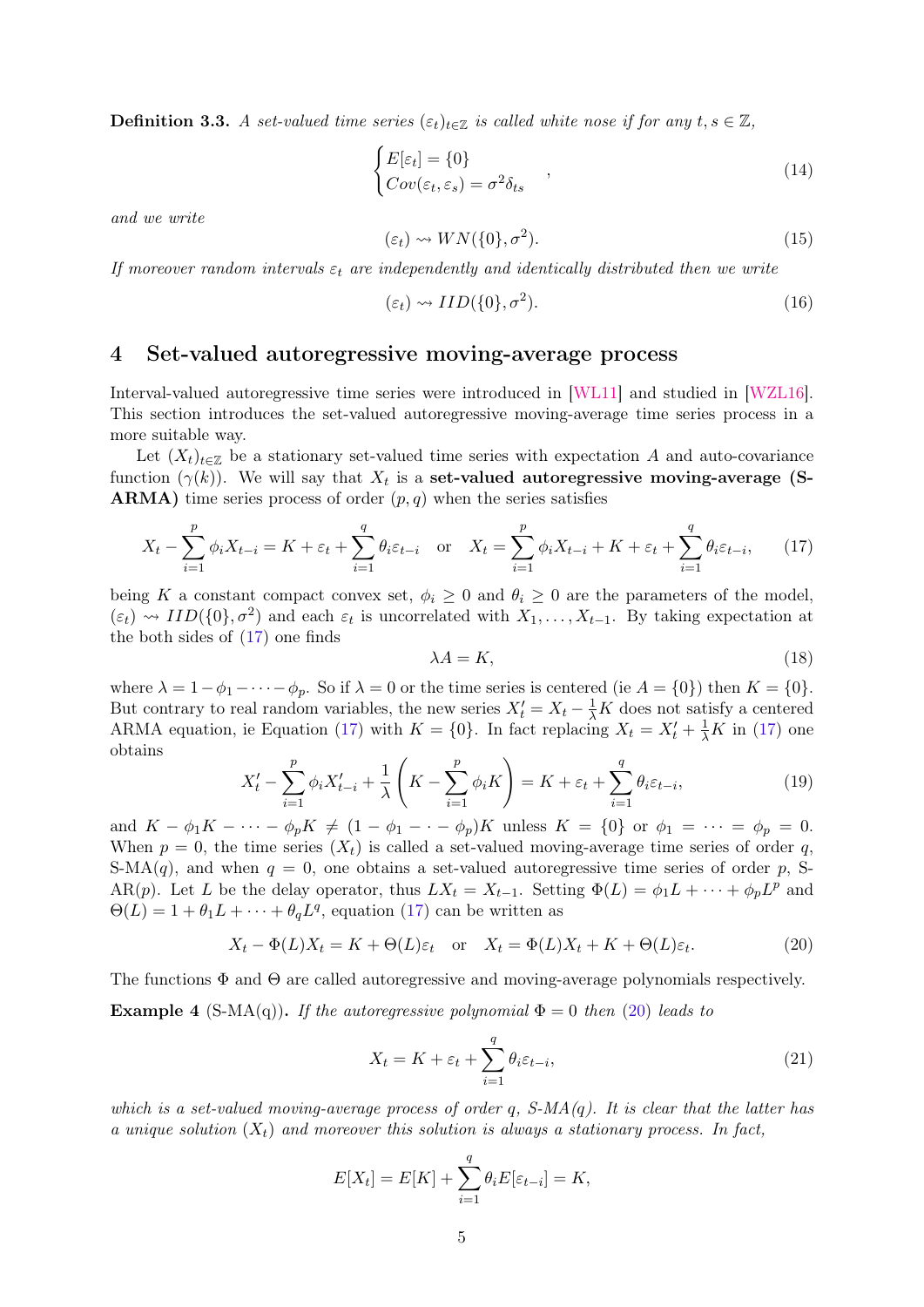and

$$
\gamma(k) = Cov(X_{t-k}, X_t) = \begin{cases} \sum_{i=k}^q \theta_i \theta_{i-k} \sigma^2 & \text{if } 0 \le k \le q \\ 0 & \text{otherwise} \end{cases}
$$

where we have set  $\theta_0 = 1$ . The autocorrelation function is given by

$$
\rho(k) = \begin{cases} \frac{\sum\limits_{i=k}^{q} \theta_i \theta_{i-k}}{\sum\limits_{i=0}^{q} \theta_i^2} & \text{if } 1 \le k \le q \\ 0 & \text{otherwise} \end{cases} \tag{22}
$$

,

Hence the autocorrelation function is vanishing for  $k > q$  and  $\rho(q) = \theta_q/(1 + \theta_1^2 + \cdots + \theta_q^2)$  is not vanishing when  $\theta_q \neq 0$ . So in practice for determining the parameter q, one can compute empirical autocorrelations and look when they become significantly zero.

**Example 5** (S-AR(p)). If the moving-average polynomial  $\Theta = 1$  then [\(20\)](#page-4-2) leads to

$$
X_t - \Phi(L)X_t = K + \varepsilon_t \quad or \quad X_t = \Phi(L)X_t + K + \varepsilon_t. \tag{23}
$$

which is a set-valued autoregressive process of order p,  $S-AR(p)$ . In this case, the existence and the uniqueness of a stationary solution is not guaranteed. However when a stationary solution exits, its expectation A is given by  $(18)$  and using Proposition [2.2](#page-3-1) it is nothing to show that its auto-covariance function satisfies

$$
\gamma(k) - \sum_{i=1}^{p} \phi_i \gamma(k-i) = 0, \text{ for any } k \ge 1.
$$
 (24)

The above formula is for the particular case of S-AR processes. For the general case of an S-ARMA process, one can prove the following. Taking covariance with  $X_{t-k}$  on both sides of [\(17\)](#page-4-1) we see that

$$
\gamma(k) - \sum_{i=1}^{p} \phi_i \gamma(k-i) = 0, \text{ for } k \ge q+1
$$
 (25)

$$
\gamma(q) - \sum_{i=1}^{p} \phi_i \gamma(q-i) = \theta_q \sigma^2.
$$
\n(26)

In the case of classical random variables, Wold decomposition is used to write any stationary process as a sum of an  $MA(\infty)$  plus a deterministic part. As the set of set-valued random variables is not a vector space, it is not possible to apply directly Word decomposition theorem in this case. To deal with Wold decomposition for set-valued random variables, we are going to introduce a concept of pseudovector space, this is a space where opposites of vectors might not exist.

## <span id="page-5-0"></span>5 Pseudovector space

<span id="page-5-1"></span>**Definition 5.1.** A pseudovector space is a triplet  $(\mathcal{E}, +, \cdot)$  where  $\mathcal{E}$  is a nonempty set,  $+$ :  $\mathscr{E} \times \mathscr{E} \to \mathscr{E}$  is an inner composition law,  $\cdot : \mathbb{R} \times \mathscr{E} \times \to \mathscr{E}$  is an external composition law such that:

- $\mathcal{D} u + (v + w) = (u + v) + w$ ,  $\forall u, v, w \in \mathscr{E}$  (associativity);
- ➁ u + v = v + u, ∀u, v ∈ E (commutativity);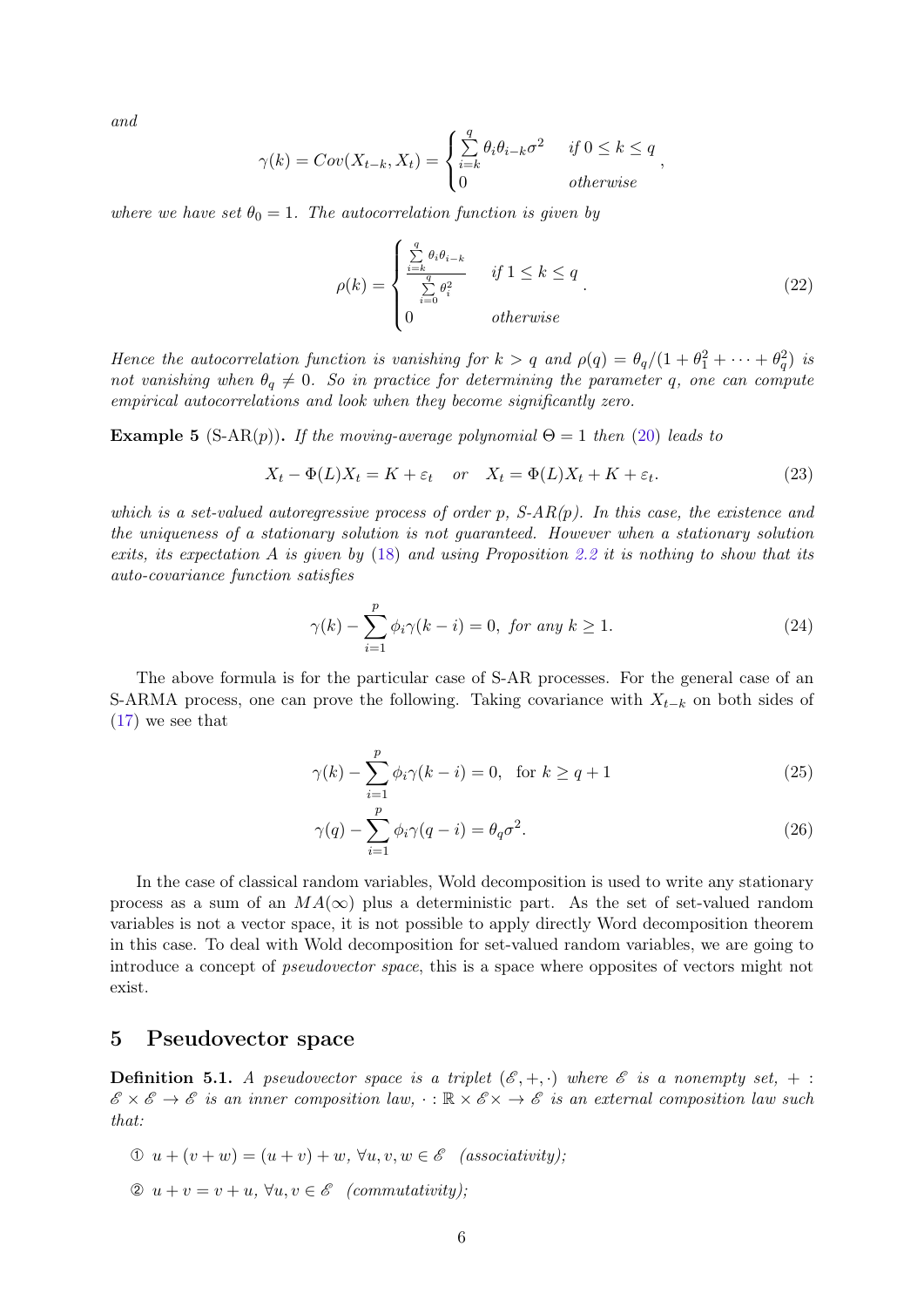③  $\exists \vec{0} \in \mathscr{E}$ ;

- (a)  $\vec{0} + u = u$ ,  $\forall u \in \mathscr{E}$ ;
- (b)  $\lambda \cdot \vec{0} = \vec{0}$ ,  $\forall \lambda \in \mathbb{R}_{+}$ ;
- (c)  $0 \cdot u = \vec{0}$ ,  $\forall u \in \mathscr{E}$ ;
- $\Phi \; \lambda \cdot (u + v) = \lambda u + \lambda v, \, \forall \lambda \in \mathbb{R}_+, \, \forall u, v \in \mathscr{E};$
- $\mathbb{G}(\lambda \beta) \cdot u = \lambda \cdot (\beta \cdot u), \forall \lambda, \beta \in \mathbb{R}, \forall u \in \mathscr{E}$ ;
- ➅ 1 · u = u, ∀u ∈ E .

Let  $(\mathscr{E}, +, \cdot)$  be a pseudovector space. Elements of  $\mathscr{E}$  are called pseudovectors. In what follows,  $\lambda \cdot u$  will be denoted just  $\lambda u$  and  $u + (-1)v$  is denoted  $u - v$ . Observe that in a pseudovector space, there is no notion of inverse for the addition and  $u - u \neq \vec{0}$  in general.

**Proposition 5.1.** the pseudovector  $\vec{0}$  defined at the item  $\odot$  of the definition is unique and called the null pseudovector.

*Proof.* Let  $\vec{0}'$  be another pseudovector satisfying the points  $\circled{0}$  of Definition [5.1.](#page-5-1) Then for  $u = \vec{0}$ we have  $\vec{0} = \vec{0}' + \vec{0}$ . As  $\vec{0}$  also satisfies item  $\circled{2}$  of the definition, for  $u = \vec{0}'$  one has  $\vec{0}' = \vec{0} + \vec{0}'$ . The commutativity property gives us  $\vec{0}' = \vec{0} + \vec{0}' = \vec{0}' + \vec{0} = \vec{0}$ .  $\Box$ 

Example 6. • Any vector space is a pseudovector space.

• Let  $\mathscr E$  and  $\mathscr E'$  be two pseudovector spaces. Then the Cartesian product  $\mathscr E\times \mathscr E'$  is a pseudovector space, laws being given by

$$
(u, u') + (v, v') = (u + v, u' + v') \qquad and \qquad \lambda(u, u') = (\lambda u, \lambda u').
$$

- It is nothing to check that  $K_{kc}(\mathbb{R}^d)$  endowed with the addition [\(1\)](#page-1-0) and the scalar multiplication  $(2)$  is a pseudovector space,  $\{0\}$  being the null pseudovector.
- $\mathcal{U}[\Omega, K_{kc}(\mathbb{R}^d)]$  inherits from the pseudovector space structure of  $K_{kc}(\mathbb{R}^d)$ .

<span id="page-6-0"></span>**Definition 5.2.** A subset  $\mathcal F$  of  $\mathcal E$  is called a **pseudovector subspace** if:

- $\mathbf{0} \ \vec{0} \in \mathscr{F}$ :
- ➁ u + v ∈ F, ∀u, v ∈ F;
- $\Im \lambda \cdot u \in \mathscr{F}, \forall \lambda \in \mathbb{R}, \forall u \in \mathscr{F}.$

**Example 7.**  $\mathcal{E} = \{ [a, b] : a \leq 0 \text{ and } b \geq 0 \}$  is a pseudovector subspace of  $K_{kc}(\mathbb{R})$ .

Proposition 5.2. Any pseudovector subspace is a pseudovector space, endowed with the restrictions of the composition laws.

*Proof.* With items ①−③ of Definition [5.2](#page-6-0) the restriction of the laws of  $\mathscr E$  on  $\mathscr F$  are with values in  $\mathscr F$  and since  $\mathscr F$  is a subset of  $\mathscr E$ , the axioms ①–⑥ of Definition [5.1](#page-5-1) are satisfied.  $\Box$ 

<span id="page-6-1"></span>**Proposition 5.3.** Let  $(\mathscr{F}_i)_{i\in I}$  be a family of pseudovector subspaces of  $\mathscr{E}$ . Then their intersection  $\mathscr{F} = \bigcap_{i \in I} \mathscr{F}_i$  is a pseudovector subspace of  $\mathscr{E}$ .

*Proof.* As  $\mathscr{F}_i$  are pseudovector subspaces of  $\mathscr{E}, \vec{0} \in \mathscr{F}_i$  for all  $i \in I$ . Hence  $\vec{0} \in \mathscr{F}$ . Let  $u, v \in \mathscr{F}$ and  $\lambda \in \mathbb{R}$  then for every  $i \in I$ ,  $u, v \in \mathscr{F}_i$ . As  $F_i$  are pseudovector subspaces, it follows that  $u + v \in \mathscr{F}_i$  and  $\lambda u \in \mathscr{F}_i$ ,  $\forall i \in I$ . Hence  $u + v \in \mathscr{F}$  and  $\lambda u \in \mathscr{F}$ . Thus  $\mathscr{F}$  is a pseudovector subspace.  $\Box$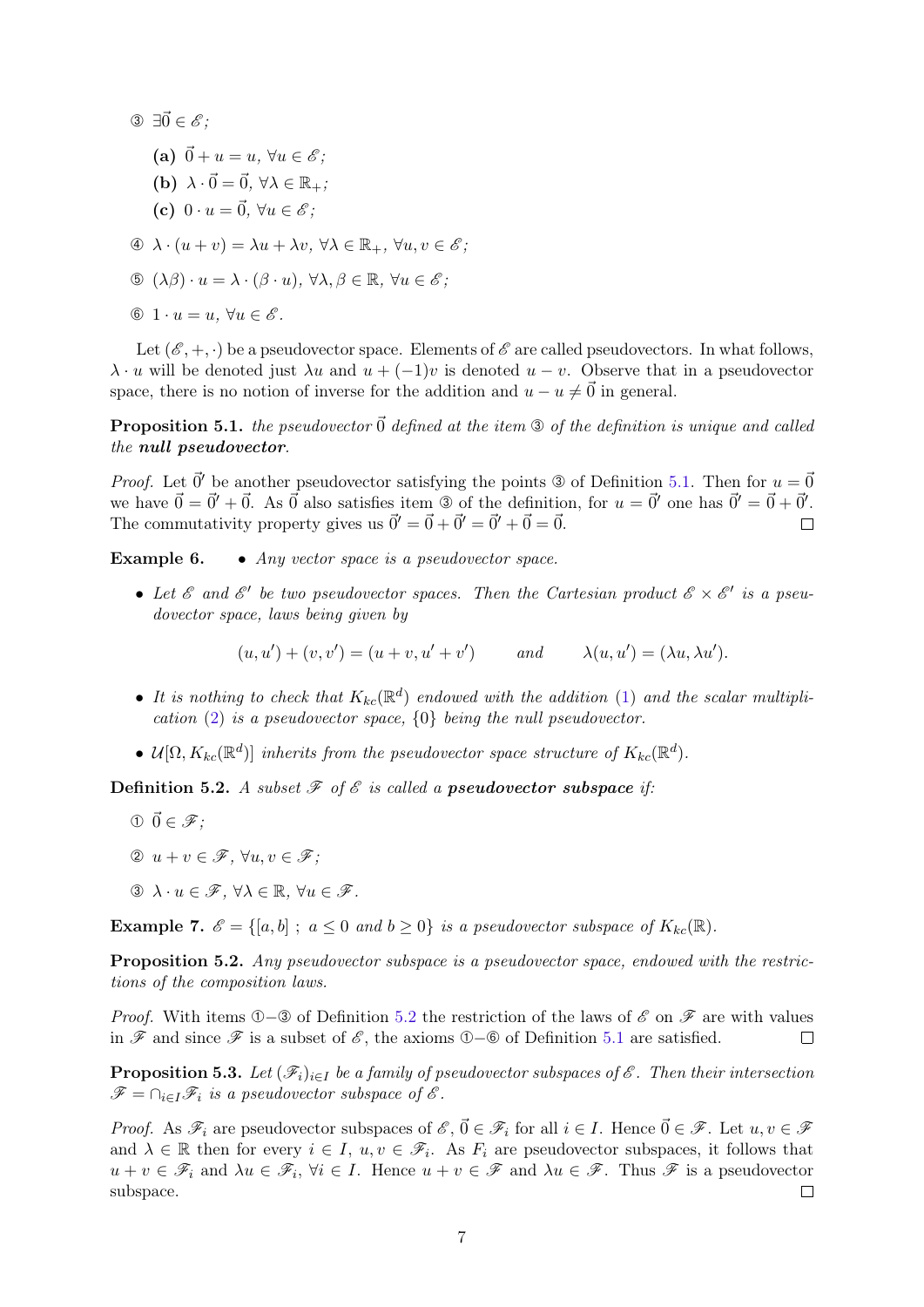**Definition 5.3.** Let  $\mathcal{F} = (u_i)_{i \in I}$  be a family of pseudovectors of  $\mathcal{E}$ . A **Linear Combination** (LC) of F is a pseudovector  $u \in \mathscr{E}$  such that there exists a family  $(\lambda_i)_{i \in I}$  of scalars almost all zero such that

$$
u = \sum_{i \in I} \lambda_i u_i.
$$

<span id="page-7-0"></span>**Proposition 5.4.** Let  $\mathcal{F} = (u_i)_{i \in I}$  be a nonempty family of elements of  $\mathcal{E}$ . Then the set  $\mathcal{F}$  of all  $LC$  of  $\mathcal F$  is a pseudovector subspace.

*Proof.* Let  $u \in \mathscr{F}$ , then  $0 \cdot u = \vec{0} \in \mathscr{F}$ . Let  $u, v \in \mathscr{F}$  and  $\lambda \in \mathbb{R}$ . From the definition of  $\mathscr{F}$ . the pseudovectors u and v are LC of  $\mathscr F$  and so do for  $u + v$  and  $\lambda u$ . Hence  $u + v \in \mathscr F$  and  $\lambda u \in \mathscr{F}$ .  $\Box$ 

**Proposition 5.5.** Let  $\mathscr A$  be a subset of  $\mathscr E$ . The smallest pseudovector subspace of  $\mathscr E$  containing  $\mathscr A$  exists. We call it the pseudovector subspace spanned by  $\mathscr A$ , denoted by  $Span(\mathscr A)$ .

*Proof.* Let  $(\mathscr{F}_i)_{i\in I}$  be the family of all pseudovector subspaces of  $\mathscr E$  containing  $\mathscr A$ . (This family is not empty since  $\mathscr E$  is a pseudovector subspace of  $\mathscr E$  containing  $\mathscr A$ .) Then from Proposition [5.3,](#page-6-1) their intersection  $\mathscr{F} = \bigcap_{i \in I} \mathscr{F}_i$  is a pseudovector subspace of  $\mathscr{E}$  containing  $\mathscr{A}$ , and it is the smallest in the sense of inclusion.  $\Box$ 

**Proposition 5.6.** Let  $\mathcal{F} = (u_i)_{i \in I}$  be a nonempty family of elements of  $\mathcal{E}$ . The pseudovector subspace  $Span(\mathcal{F})$  is the set of all LC of  $\mathcal{F}$ .

*Proof.* Let  $\mathscr F$  be the set of all LC of F. As  $Span(\mathcal F)$  is a pseudovector subspace containing F, it contains all LC of F, thus  $\mathscr{F} \subset Span(\mathcal{F})$ . From Proposition [5.4,](#page-7-0)  $\mathscr{F}$  is a pseudovector subspace containing F. Hence  $Span(\mathcal{F}) \subset \mathcal{F}$ .  $\Box$ 

Let  $\mathscr{E}_1$  and  $\mathscr{E}_2$  be two pseudovector subspaces of  $\mathscr{E}$ .

**Definition 5.4.** We call sum of  $\mathscr{E}_1$  and  $\mathscr{E}_2$  and we denote  $\mathscr{E}_1 + \mathscr{E}_2$ , the pseudovector subspace  $Span(\mathscr{E}_1 \cup \mathscr{E}_2).$ 

**Definition 5.5.** We say that two pseudovector subspaces  $\mathscr{E}_1$  and  $\mathscr{E}_2$  are complementaries, or that  $\mathscr E$  is the **direct sum** of  $\mathscr E_1$  and  $\mathscr E_2$  and we denote  $\mathscr E = \mathscr E_1 \oplus \mathscr E_2$  if the following are satisfied:

- ①  $\mathscr{E} = \mathscr{E}_1 + \mathscr{E}_2;$
- ②  $\mathcal{E}_1 \cap \mathcal{E}_2 = \{ \vec{0} \}.$

**Example 8.** For any  $d \geq 1$ ,  $K_c(\mathbb{R}^d)$  is a pseudovector space which is not a vector space, and  ${0}$  is the null pseudovector. For  $d = 1$ , the subsets  $\mathscr{E}_1 = \{ [a, b]; a, b \in \mathbb{R} \} = K_{kc}(\mathbb{R}^d)$  and  $\mathscr{E}_2 = \{]-\infty, b], [a, +\infty[; a, b \in \mathbb{R} \} \cup \{0\}\}\$ are two complementary pseudovector subspaces of  $K_c(\mathbb{R})$ .

**Definition 5.6.** Let  $\mathcal{F} = (u_i)_{i \in I}$  be a family of elements of  $\mathcal{E}$ . We say that  $\mathcal{F}$  is **linearly independent** when for any family  $(\lambda_i)_{i\in I}$  of scalars almost all zero, if  $\Sigma$ i∈I  $\lambda_i u_i = 0$  then for all  $i \in I$ ,  $\lambda_i = 0$ . Otherwise we say that F is **linearly dependent**.

A linearly independent family cannot contain the null pseudovector.

**Definition 5.7.** Saying that a family  $\mathcal{F} = (u_i)_{i \in I}$  spans  $\mathcal{E}$  means that  $\mathcal{E} = Span(\mathcal{F})$ .

**Definition 5.8.** A basis for  $\mathcal{E}$  is a linearly independent family which spans  $\mathcal{E}$ .

**Example 9.**  $\mathcal{B} = \{ [0, 1] \}$  is a basis of  $\mathcal{E} = \{ [a, b] : a \leq 0 \text{ and } b \geq 0 \}.$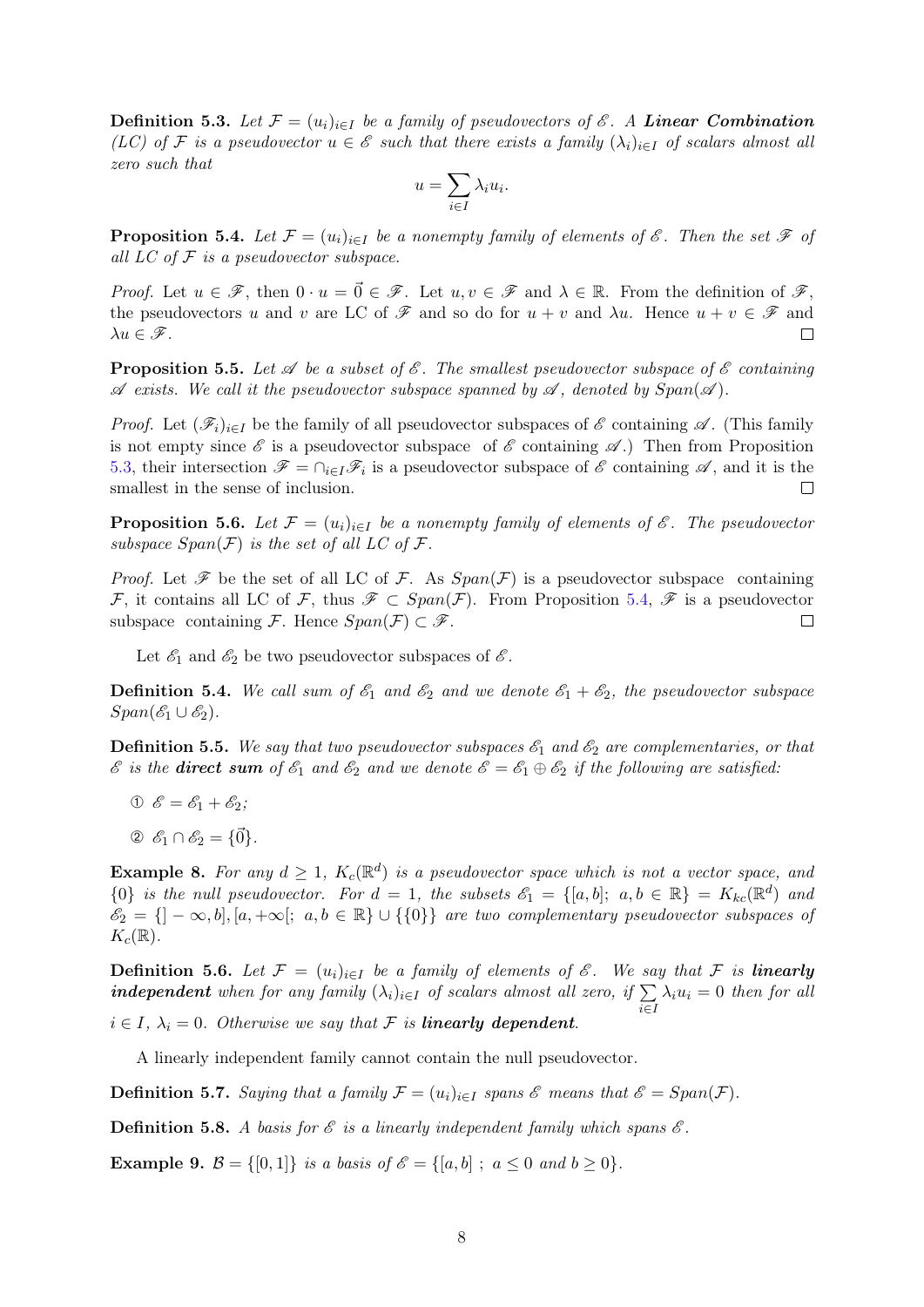<span id="page-8-0"></span>It is noteworthy that with operations of a pseudovector space, it is not possible to solve the equations

$$
u = v + x \qquad \text{and} \qquad v = u - x \tag{27}
$$

of unknown  $x$ . The following definition introduces an operator which for any given couple  $(u, v) \in \mathscr{E}^2$ , allows to solve at less one of the two equations in [\(27\)](#page-8-0).

**Definition 5.9.** A difference operator in a pseudovector space  $\mathscr E$  is a binary operator  $\ominus$ :  $\mathscr{E} \times \mathscr{E} \to \mathscr{E}$  such that for all  $u, v, w \in \mathscr{E}$ :

- $w = u \ominus v \iff u = v + w$  or  $v = u w$ ;
- $u \ominus v = \vec{0} \iff u = v$ ;
- $v \ominus u = -(u \ominus v).$

**Example 10.** • In a vector space,  $u \ominus v = u - v$  is a difference operator.

• The generalized Hukuhara difference  $|Ste10|$  is giving on  $K_{kc}(\mathbb{R})$  by

$$
[u_1, u_2] \ominus [v_1, v_2] = [min(u_i - v_i), max(u_i - v_i)]. \tag{28}
$$

In absence of additional precision,  $K_{kc}(\mathbb{R})$  will always be endowed with this difference operator.

We say that a given couple  $(u, v)$  has an even signature when  $u = v + (u \ominus v)$ ; otherwise we say that  $(u, v)$  has an odd signature (this means that  $v = u - (u \ominus v)$ ). In the case where the both equalities  $u = v + (u \ominus v)$  and  $v = u - (u \ominus v)$  hold (in a vector space for example) and without other precision, we will say that  $(u, v)$  has an even signature and use rather  $u = v + (u \ominus v)$ .

**Definition 5.10.** We define the signature map  $\varepsilon : \mathscr{E} \times \mathscr{E} \to \{-1, +1\}$ , by:

<span id="page-8-1"></span>
$$
\varepsilon(u,v) = \begin{cases}\n+1 & \text{if } (u,v) \text{ has an even signature} \\
-1 & \text{otherwise}\n\end{cases} \tag{29}
$$

It is clear that  $\varepsilon(v, u) = -\varepsilon(u, v)$ .

**Notation 1.** We set  $\varepsilon_u^v := \varepsilon(u, v)$  and  $u \ominus_{\varepsilon} v := \varepsilon(u, v)(u \ominus v)$ .

It is easy to verify that for all  $u, v \in \mathscr{E}$  and  $\lambda \in \mathbb{R}$ ,  $\lambda(u \ominus v) = (\lambda u) \ominus (\lambda v)$ .

**Lemma 5.1.** Let  $\mathcal{E}$  be a pseudovector space endowed with a difference operator. Then

$$
(u\ominus_{\varepsilon}v) + (u'\ominus_{\varepsilon}v') = \begin{cases} (u+u')\ominus_{\varepsilon}(v+v') & \text{if } \varepsilon_u^{u'} = \varepsilon_v^{v'}\\ (u+v)\ominus_{\varepsilon}(u'+v') & \text{otherwise} \end{cases}.
$$
 (30)

Proof. If  $\varepsilon(u, v) = \varepsilon(u', v') = +1$  then  $u = v + (u \ominus v)$  and  $u' = v' + (u' \ominus v')$ . Hence  $u + u' =$  $(v + v') + ((u \ominus v) + (u' \ominus v'))$ , which implies that  $(u \ominus v) + (u' \ominus v') = (u + u') \ominus (v + v')$ . Similarly if  $\varepsilon(u, v) = \varepsilon(u', v') = -1$  then  $v = u - (u \ominus v)$  and  $v' = u' - (u' \ominus v')$ . Hence  $v + v' = (u + u') - ((u \ominus v) + (u' \ominus v'))$ , which implies that  $(u \ominus v) + (u' \ominus v') = (v + v') \ominus (u + u')$ . Finally if  $\varepsilon(u, v) = +1$  and  $\varepsilon(u', v') = -1$  then  $u = v + (u \ominus v)$  and  $v' = u' - (u' \ominus v')$ . Hence  $u + v' = (v + u') + ((u \ominus v) - (u' \ominus v'))$ , which implies that  $(u \ominus v) - (u' \ominus v') = (u + v') \ominus (v + u')$ .

**Proposition 5.7.** Let  $\mathcal{E}$  be a pseudovector space endowed with a difference operator. Then

<span id="page-8-2"></span>
$$
(u\ominus_{\varepsilon}v) + (u\ominus_{\varepsilon}v') = \begin{cases} (u+u)\ominus_{\varepsilon}(v+v') & \text{if } \varepsilon_u^v = \varepsilon_u^{v'} \\ v\ominus_{\varepsilon}v' & \text{otherwise} \end{cases} (31)
$$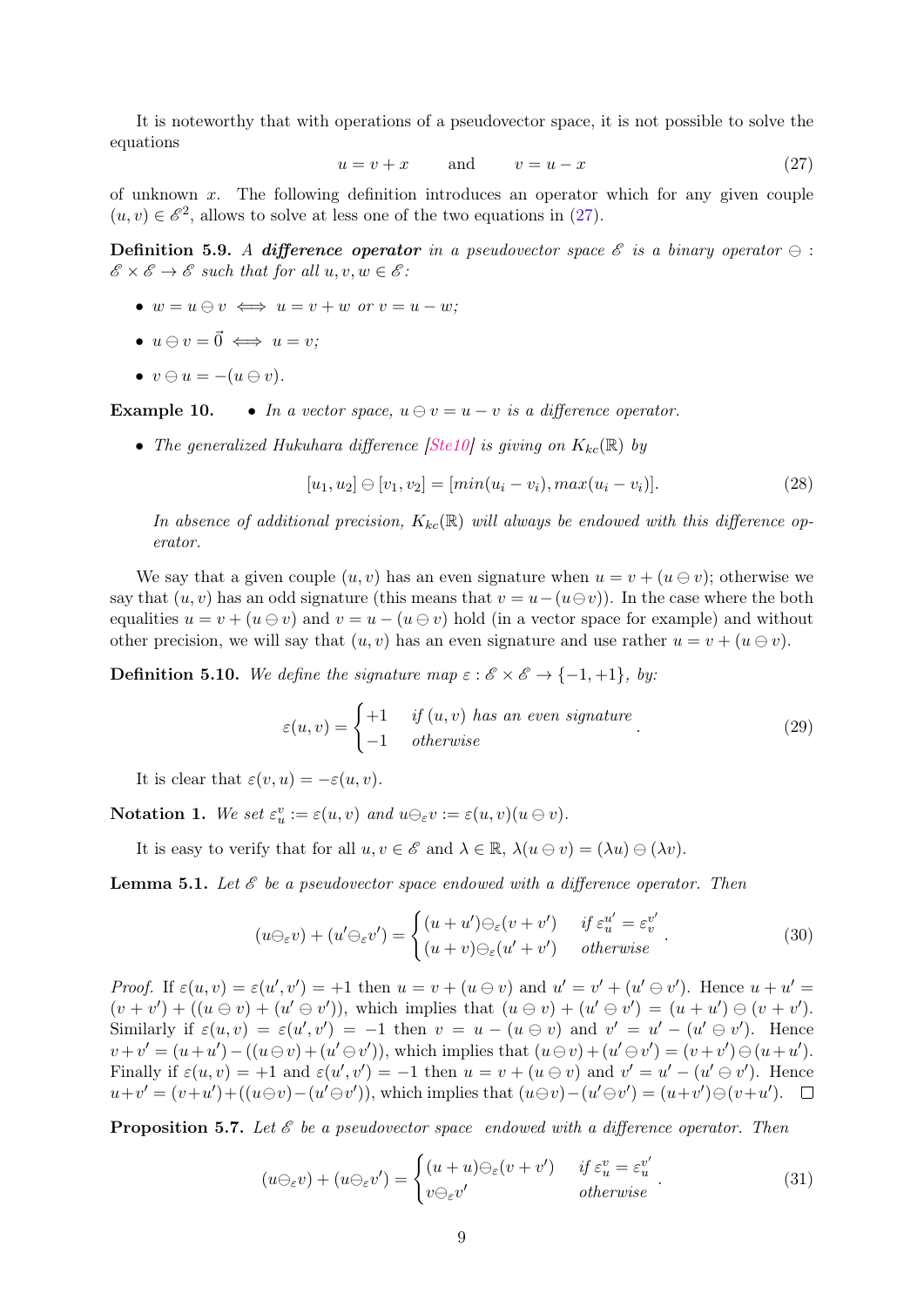*Proof.* The first line is deduced from the first line of  $(30)$  by replacing u' by u. For the second line, it is nothing to check that  $v \ominus_{\varepsilon} v' = (u \ominus_{\varepsilon} v) + (u \ominus_{\varepsilon} v')$  when  $\varepsilon_u^v \neq \varepsilon_u^{v'}$ .  $\Box$ 

We need the following Lemma to prove the next Proposition.

**Lemma 5.2.** Let  $\mathcal{E}$  be a pseudovector space endowed with a difference operator. Then

<span id="page-9-2"></span><span id="page-9-0"></span>
$$
(u \ominus v) + w = \begin{cases} (u+w) \ominus v & \text{if } \varepsilon(u,v) = +1 \\ u \ominus (v-w) & \text{otherwise} \end{cases} (32)
$$

*Proof.* If  $\varepsilon(u, v) = +1$  then  $u = v + (u \ominus v)$ . Hence  $u + w = v + ((u \ominus v) + w)$ , which implies that  $(u+w)\ominus v = (u\ominus v)+w$ . Finally if  $\varepsilon(u,v) = -1$  then  $v = u-(u\ominus v)$ . Hence  $v-w = u-((u\ominus v)+w)$ , which implies that  $u \ominus (v - w) = (u \ominus v) + w$ .  $\Box$ 

**Proposition 5.8.** Let  $\mathcal{E}$  be a pseudovector space endowed with a difference operator. Then

$$
(u\ominus_{\varepsilon}v)\ominus_{\varepsilon}(u\ominus_{\varepsilon}v') = \begin{cases} v\ominus_{\varepsilon}v' & \text{if } \varepsilon_u^v = \varepsilon_u^{v'}\\ (u+u)\ominus_{\varepsilon}(v+v') & otherwise \end{cases} \tag{33}
$$

Proof. If  $\varepsilon(u, v) = \varepsilon(u, v') = -1$  then  $v = u - (u \ominus v)$  and  $v' = u - (u \ominus v')$ . Hence  $v \ominus v' =$  $(u + (v \ominus u)) \ominus (u + (v' \ominus u))$ . Using [\(30\)](#page-8-1) one finds  $v \ominus v' = (u \ominus u) + ((v \ominus u) \ominus (v' \ominus u))$  $(v \ominus u) \ominus (v' \ominus u)$ . If  $\varepsilon(u, v) = \varepsilon(u, v') = +1$  then  $u = v + (u \ominus v)$  and  $u = v' + (u \ominus v')$ . If  $\varepsilon_v^{v'} = -1$  then we write  $u \in v = (v' + (u \in v')) \ominus v$  and use [\(32\)](#page-9-0) to turn the latter into  $u \ominus v = (v' \ominus v) + (u \ominus v')$ , which implies that  $(v \ominus_{\varepsilon} v') = (u \ominus_{\varepsilon} v) \ominus_{\varepsilon} (u \ominus_{\varepsilon} v')$ . If rather  $\varepsilon_v^{v'} = +1$ then we write  $v' \ominus u = v' \ominus (v - (v \ominus u))$  and use [\(32\)](#page-9-0) to turn the latter into  $v' \ominus u = (v' \ominus v) + (v \ominus u)$ , which implies that  $(v \ominus_{\varepsilon} v') = (u \ominus_{\varepsilon} v) \ominus_{\varepsilon} (u \ominus_{\varepsilon} v')$ . Finally if  $\varepsilon(u, v) = +1$  and  $\varepsilon(u, v') = -1$ then  $u = v + (u \ominus v)$  and  $v' = u - (u \ominus v')$ . Hence

<span id="page-9-1"></span>
$$
v + v' + (u \ominus v) = u + u - (u \ominus v'). \tag{34}
$$

Now, if  $\varepsilon(u + u, v + v') = -1$  then we turn [\(34\)](#page-9-1) into  $u \ominus v' = (u + u) \ominus (v + v' + (u \ominus v))$ . The latter together with [\(32\)](#page-9-0) gives us  $u \ominus v' = ((u + u) \ominus (v + v')) - (u \ominus v)$ , which implies  $(u \ominus v) \ominus (v' \ominus u) = (u + u) \ominus (v + v')$ . On the contrary if  $\varepsilon(u + u, v + v') = +1$  then we turn [\(34\)](#page-9-1) into  $u \ominus v = ((u + u) - (u \ominus v')) \ominus (v + v')$ . The latter together with [\(32\)](#page-9-0) gives us  $u \ominus v = -((u+u) \ominus (v+v')) - (u \ominus v'),$  which implies  $(u \ominus v) \ominus (v' \ominus u) = -((u+u) \ominus (v+v')).$ 

From equations [\(31\)](#page-8-2) and [\(33\)](#page-9-2) one deduces that

<span id="page-9-3"></span>
$$
u\ominus_{\varepsilon}v = \begin{cases} (w\ominus_{\varepsilon}u)\ominus_{\varepsilon}(w\ominus_{\varepsilon}v) & \text{if } \varepsilon_w^u = \varepsilon_w^v\\ (w\ominus_{\varepsilon}u) + (w\ominus_{\varepsilon}v) & \text{otherwise} \end{cases} .
$$
 (35)

**Definition 5.11.** We say that a pseudovector space  $\mathscr E$  has compatibles laws when for all  $u \in \mathscr E$ and  $\alpha, \beta$  two scalar of the same sign, one has  $\alpha u + \beta u = (\alpha + \beta)u$ .

**Proposition 5.9.** The pseudovector subspace  $K_{kc}(\mathbb{R})$  has compatible laws.

*Proof.* Let  $u = [u_1, u_2]$  and  $\alpha, \beta \in \mathbb{R}$ . If  $\alpha, \beta \geq 0$  then,

$$
\alpha u + \beta u = [\alpha u_1, \alpha u_2] + [\beta u_1, \beta u_2] = [(\alpha + \beta)u_1, (\alpha + \beta)u_2] = (\alpha + \beta)u.
$$

On the contrary if  $\alpha, \beta \leq 0$  then,

$$
\alpha u + \beta u = [\alpha u_2, \alpha u_1] + [\beta u_2, \beta u_1] = [(\alpha + \beta)u_2, (\alpha + \beta)u_1] = (\alpha + \beta)u.
$$

 $\Box$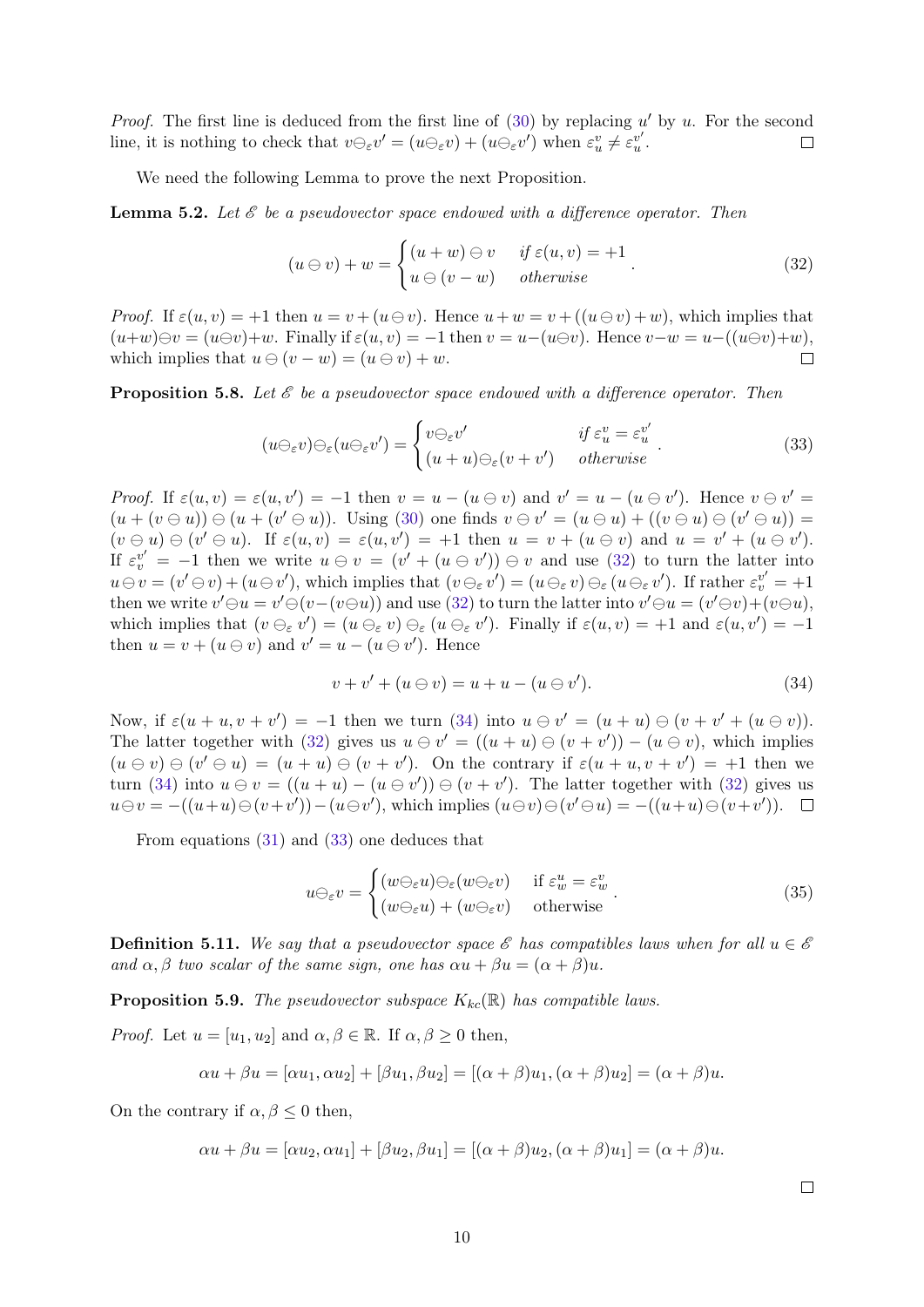### 5.1 Hilbert pseudovector space

**Definition 5.12.** A **pseudometric** on a nonempty set E is a map  $d : E \times E \to \mathbb{R}_+$  such that for every  $x, y, z \in E$ ,

$$
0 \ d(x,x)=0;
$$

$$
\mathcal{D} d(x, y) = d(y, x);
$$

$$
\mathfrak{D} \ d(x, z) \le d(x, y) + d(y, z).
$$

The couple  $(E, d)$  is then called a pseudometric space. It is well-known that a pseudometric space is not distinguishable. This implies that a sequence  $(x_n)_n$  may converge to many different points.

Let  $\mathcal E$  and  $\mathcal E'$  be two pseudovector spaces.

**Definition 5.13.** A linear map from  $\mathscr E$  to  $\mathscr E'$  is a map  $f : \mathscr E \to \mathscr E'$  such that

- ➀ f(u + v) = f(u) + f(v), ∀u, v ∈ E ;
- ➁ f(λu) = λf(u), ∀λ ∈ R, ∀u ∈ E .

As a consequence of the definition, one has  $f(\vec{0}) = \vec{0}'$ .

**Lemma 5.3.** Let  $f : \mathscr{E} \to \mathscr{E}'$  be a linear map between pseudovector spaces admitting difference operators. Then

$$
f(u \ominus v) = f(u) \ominus f(v), \qquad \forall u, v \in \mathscr{E}.
$$
 (36)

*Proof.* If  $\varepsilon_u^v = +1$  then  $u = v + (u \ominus v)$  which implies that  $f(u) = f(v + (u \ominus v))$ . As f is linear, the latter equality leads to  $f(u) = f(v) + f(u \ominus v)$  and hence  $f(u \ominus v) = f(u) \ominus f(v)$ . Similarly if  $\varepsilon_u^v = -1$  then  $v = u - (u \ominus v)$  and one shows that in this case too  $f(u \ominus v) = f(u) \ominus f(v)$ .

Definition 5.14. The kernel and the image of f are defined respectively by

$$
Ker f = \{u \in \mathscr{E}; f(u) = \vec{0}'\}
$$
 and 
$$
Im f = \{f(u); u \in \mathscr{E}\}.
$$
 (37)

**Proposition 5.10.** The subset Ker f and Im f are pseudovector subspaces of  $\mathscr E$  and  $\mathscr E'$  respectively.

A linear map is above all a map between sets and notions such that injectivity, surjectivity and bijectivity are applicable to them. However, linear maps between pseudovector spaces don't have the same properties as linear maps between vector spaces. It is obvious that if a linear map  $f : \mathscr{E} \to \mathscr{E}$  is injective then  $Ker f = \{0\}$ , but the converse is not true in general. However when  $\mathscr E$  admits a difference operator, we may not expect a linear map to be injective since,  $f(u - u) = f(u \ominus u) = f(\vec{0}) = \vec{0}$  but  $u - u$  is not necessarily  $\vec{0}$ . Hence, the kernel of f contains  $\{u-u; u \in \mathscr{E}\}.$ 

**Definition 5.15.** A linear form on  $\mathscr E$  is a linear map  $\omega : \mathscr E \to \mathbb R$ . We denote by  $\mathscr E^{\star}$  the set of all linear form on  $\mathscr E$ .

A **bilinear form** on  $\mathscr E$  is a map  $\langle \cdot, \cdot \rangle : \mathscr E \times \mathscr E \to \mathbb R$ , which is linear with respect to each of the two entries. In the same way, we define a multi-linear form on  $\mathscr E$ .

The following comes directly from the definition of the difference operator.

<span id="page-10-0"></span>**Lemma 5.4.** Let  $\mathscr E$  be a pseudovector space admitting a difference operator. For any linear form  $f : \mathscr{E} \to \mathbb{R}$  one has  $f(u \ominus v) = f(u) - f(v) = f(u - v)$  for all  $u, v \in \mathscr{E}$ .

**Example 11.** The kernel of the linear form  $f : K_{kc}(\mathbb{R}) \to \mathbb{R}$ ,  $[a, b] \mapsto a + b$  is Ker  $f =$  $\{[-a, a], a \in \mathbb{R}_+\}.$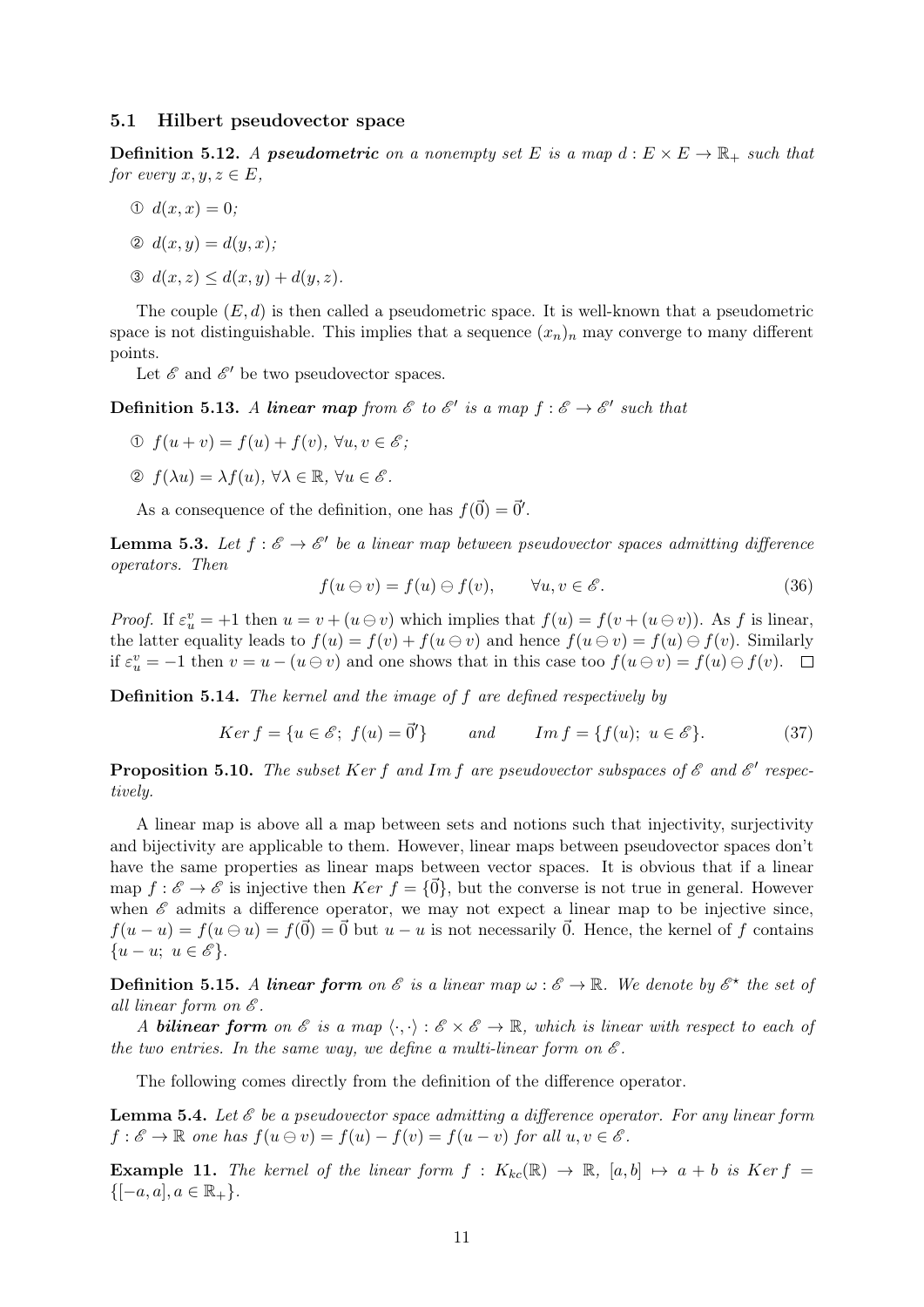**Definition 5.16.** A pseudo-norm on  $\mathscr E$  is a map  $\|\cdot\|: \mathscr E \to \mathbb R_+$  such that  $\forall u, v \in \mathscr E$ ,  $\forall \lambda \in \mathbb R$ ,

- $\Phi$   $\|\vec{0}\| = 0$ ;
- $\mathcal{D} \|\lambda u\| = |\lambda| \|u\|$  (homogeneity);
- $\mathcal{B} \|u + v\| \leq \|u\| + \|v\|$  *(triangular inequality).*

We call  $(\mathscr{E}, \|\cdot\|)$  a pseudovector norm space.

From now on,  $\mathscr E$  is a pseudovector space admitting a difference operator. Let  $\|\cdot\|:\mathscr E\to\mathbb R_+$ be a pseudo-norm on  $\mathscr E$  such that

$$
||u \ominus v|| = ||u - v||, \qquad \forall u, v \in \mathscr{E}.
$$
\n(38)

We define on  $\mathscr E$  the following relation

<span id="page-11-2"></span>
$$
u\Re v \iff \|u \ominus v\| = 0. \tag{39}
$$

Using [\(35\)](#page-9-3) one shows that  $\Re$  defines an equivalence relation on  $\mathscr E$ . We denote  $cl(u)$  the equivalence class of an element  $u \in \mathscr{E}$  and  $cls(\mathscr{E})$  the set of all equivalence classes. Observe that  $||u|| = 0 \iff$  $u \in cl(\vec{0})$  and  $||u - v|| = 0 \iff cl(u) = cl(v).$ 

<span id="page-11-1"></span>**Definition 5.17.** A scalar product on  $\mathcal{E}$  is a positive definite symmetric bilinear form  $\langle, \rangle$ :  $\mathscr{E} \times \mathscr{E} \to \mathbb{R}$ , that is a bilinear form satisfying:

- $\mathcal{D} \langle u, v \rangle = \langle v, u \rangle$  (symmetric);
- $\oslash \langle u, u \rangle > 0$  (positive);
- $\mathcal{D}$  if  $\langle u, u \rangle = 0$  then  $\langle u, v \rangle = 0$  for every  $v \in \mathscr{E}$  (definite).

Let  $\langle \cdot, \cdot \rangle$  be a scalar product on  $\mathscr{E}$ .

**Proposition 5.11.** Let  $\|\cdot\| : \mathscr{E} \to \mathbb{R}_+$  defined by

$$
||u|| = \sqrt{\langle u, u \rangle}.
$$
 (40)

Then  $\|\cdot\|$  is a pseudo-norm, called pseudo-norm associated to  $\langle \cdot, \cdot \rangle$ .

*Proof.* One has  $\|\vec{0}\| = \sqrt{\langle \vec{0}, \vec{0} \rangle} = 0$  as  $\langle \cdot, \cdot \rangle$  is bilinear and from Lemma [5.4,](#page-10-0) one deduces that.

$$
\langle u \ominus v, w \rangle = \langle u, w \rangle - \langle v, w \rangle \text{ and } ||u \ominus v|| = ||u - v||. \tag{41}
$$

Let  $u, v \in \mathscr{E}$  and  $\lambda \in \mathbb{R}$ .  $\|\lambda u\| = \sqrt{\langle \lambda u, \lambda u \rangle} = |\lambda| \|u\|$  and

$$
||u + v||2 = \langle u + v, u + v \rangle = ||u||2 + ||v||2 + 2\langle u, v \rangle.
$$

It remains to show the following Cauchy-Schwarz inequality:

<span id="page-11-0"></span>
$$
|\langle u, v \rangle| \le ||u|| ||v||. \tag{42}
$$

If  $\langle u, u \rangle = 0$  then [\(42\)](#page-11-0) is satisfied. If  $\langle u, u \rangle > 0$ ,

$$
0 \le \langle \frac{\langle u, v \rangle}{\langle u, u \rangle} u - v, \frac{\langle u, v \rangle}{\langle u, u \rangle} u - v \rangle = \langle v, v \rangle - \frac{\langle u, v \rangle^2}{\langle u, u \rangle}.
$$

 $\Box$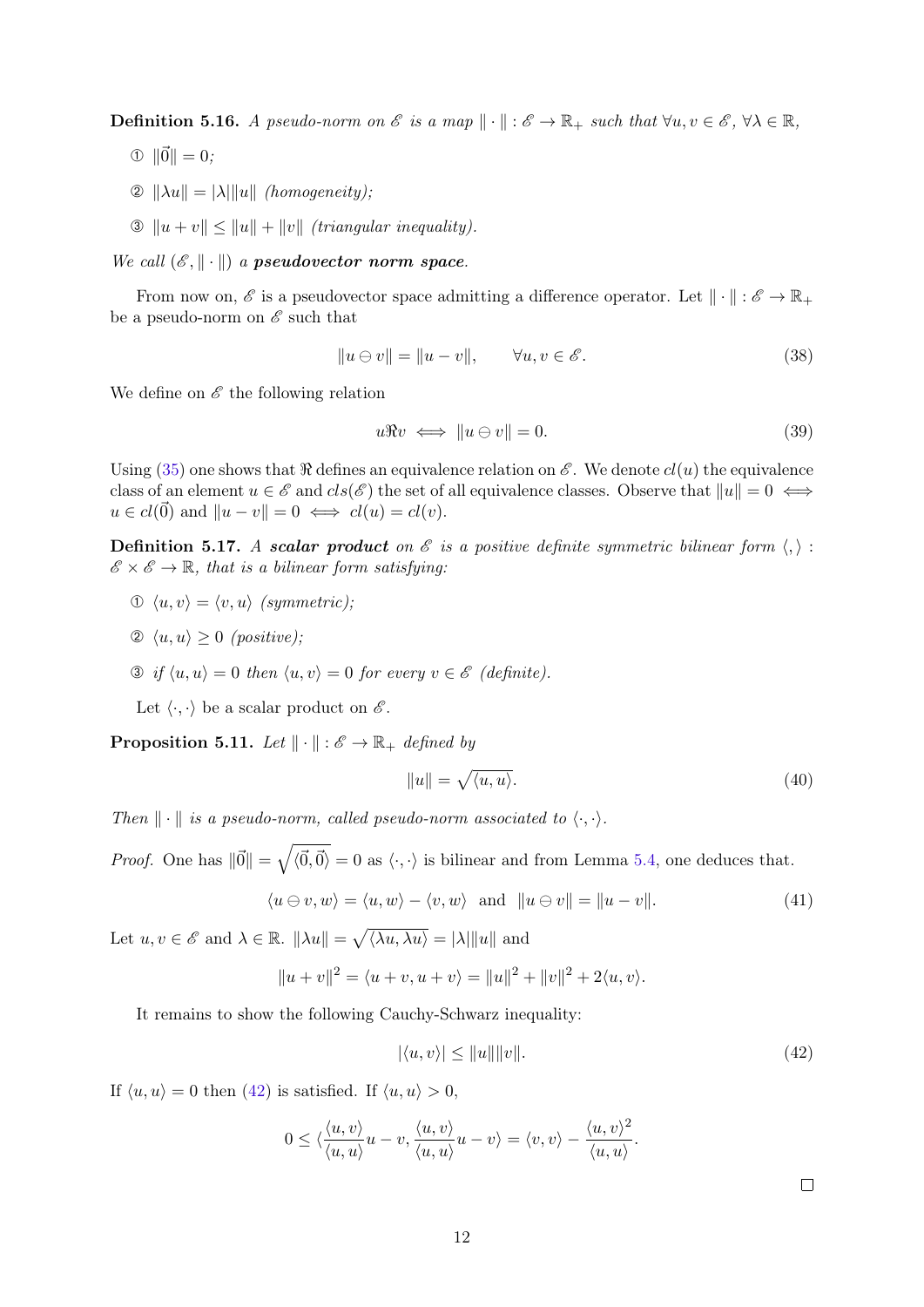**Remark 5.1.** Since  $\langle u-u, v\rangle = \langle u\ominus u, v\rangle = 0$ , we may expect that for  $u \in \mathscr{E}$ ,  $(\langle u, v\rangle = 0 \ \forall v \in \mathscr{E})$  $\implies u = \vec{0}$ . This is why the classical definite property is replaced by point  $\mathcal{D}$  in Definition [5.17.](#page-11-1)

It is nothing to check that the parallelogram identity

<span id="page-12-1"></span>
$$
||u + v||2 + ||u - v||2 = 2||u||2 + 2||v||2
$$
\n(43)

holds for all  $u, v \in \mathscr{E}$ .

Let  $u, v \in \mathscr{E}, \lambda \in \mathbb{R}, u' \in cl(u)$  and  $v' \in cl(v)$ . One has  $\|\lambda u - \lambda u'\| = |\lambda| \|u - u'\| = 0$  and

$$
||u + v - u' - v'|| = ||u - u' + v - v'|| \le ||u - u'|| + ||v - v'|| = 0.
$$

Hence  $\lambda u' \in cl(\lambda u)$  and  $u' + v' \in cl(u + v)$ . So laws of  $\mathscr E$  are compatible with the equivalence relation and then  $cls(\mathcal{E})$  is also a pseudovector space with operations

$$
\lambda cl(u) = cl(\lambda u)
$$
 and  $cl(u) + cl(v) = cl(u + v)$ .

The difference operator  $\ominus$  is compatible with the equivalence relation and  $cl(u) \ominus cl(v)$  $cl(u) - cl(v)$  since  $||u \ominus v|| = ||u - v||$ .

**Definition 5.18.** A pre-Hilbert pseudovector space is a pseudovector space  $(\mathscr{E}, \langle \cdot, \cdot \rangle)$  endowed with a scalar product  $\langle \cdot, \cdot \rangle$ .

Observe that in a pre-Hilbert space for  $u \in \mathscr{E}$ ,

$$
(\langle u, v \rangle = 0 \,\forall v \in \mathscr{E}) \iff u \in cl(\vec{0}). \tag{44}
$$

Let  $(\mathscr{E}, \langle \cdot, \cdot \rangle)$  be a pre-Hilbert pseudovector space admitting a difference operator with compatible laws. As  $||u \ominus v|| = ||u + (-v)|| \le ||u|| + ||v||$ , the following is obvious.

Proposition 5.12. The formula

<span id="page-12-0"></span>
$$
d(u, v) := \|u \ominus v\| \tag{45}
$$

defines a pseudometric d on  $\mathscr E$ .

Observe that when the pseudo-norm is a norm, d becomes a metric. This happens for example when we consider d on  $cls(\mathcal{E})$  with the same formula [\(45\)](#page-12-0). We endow  $\mathcal{E}$  with the topology induced by the derived pseudometric d. This is the topology induced by the open balls

$$
B(u,r) = \{v \in \mathscr{E};\ d(u,v) < r\}, \ u \in \mathscr{E}, r > 0. \tag{46}
$$

Definition 5.19. A Hilbert pseudovector space is a pre-Hilbert pseudovector space where any Cauchy sequence converges.

We assume now that  $(\mathscr{E}, \langle, \rangle)$  is a Hilbert pseudovector space.

**Proposition 5.13.** Let  $\mathscr E$  be a Hilbert pseudovector space endowed with a difference operator  $\ominus$ and  $(u_n)_n$  a sequence that converges to u in  $\mathscr E$ . If  $(u_n)_n$  also converges to v then  $v \in cl(u)$ .

*Proof.* As  $(u_n)_n$  converges to u and v, for every  $\varepsilon > 0$ , there exists a large N such that  $n >$  $N \implies d(u_n, u) < \varepsilon/2$  and  $d(u_n, v) < \varepsilon/2$ . This implies that  $d(u, v) \leq d(u, u_n) + d(u_n, v) < \varepsilon$ for any  $\varepsilon > 0$ . Hence  $d(u, v) = 0$  which implies that  $cl(u) = cl(v)$ .  $\Box$ 

**Proposition 5.14.** Let  $\mathcal F$  be a pseudovector subspace of E. Then  $\mathcal F^{\perp}$  is a pseudovector subspace of  $\mathscr E$ .

**Theorem 2** (Riesz decomposition). Let  $\mathscr{F} \subset \mathscr{E}$  be a closed pseudovector subspace of a Hilbert pseudovector space  $\mathscr E$  with compatibles laws and endowed with a difference operator  $\ominus$ . Every  $u \in \mathscr{E}$  can be expressed as

$$
u = v + w \text{ or } u - w = v, \qquad \text{with } v \in \mathcal{F}, w \in \mathcal{F}^{\perp}.
$$
 (47)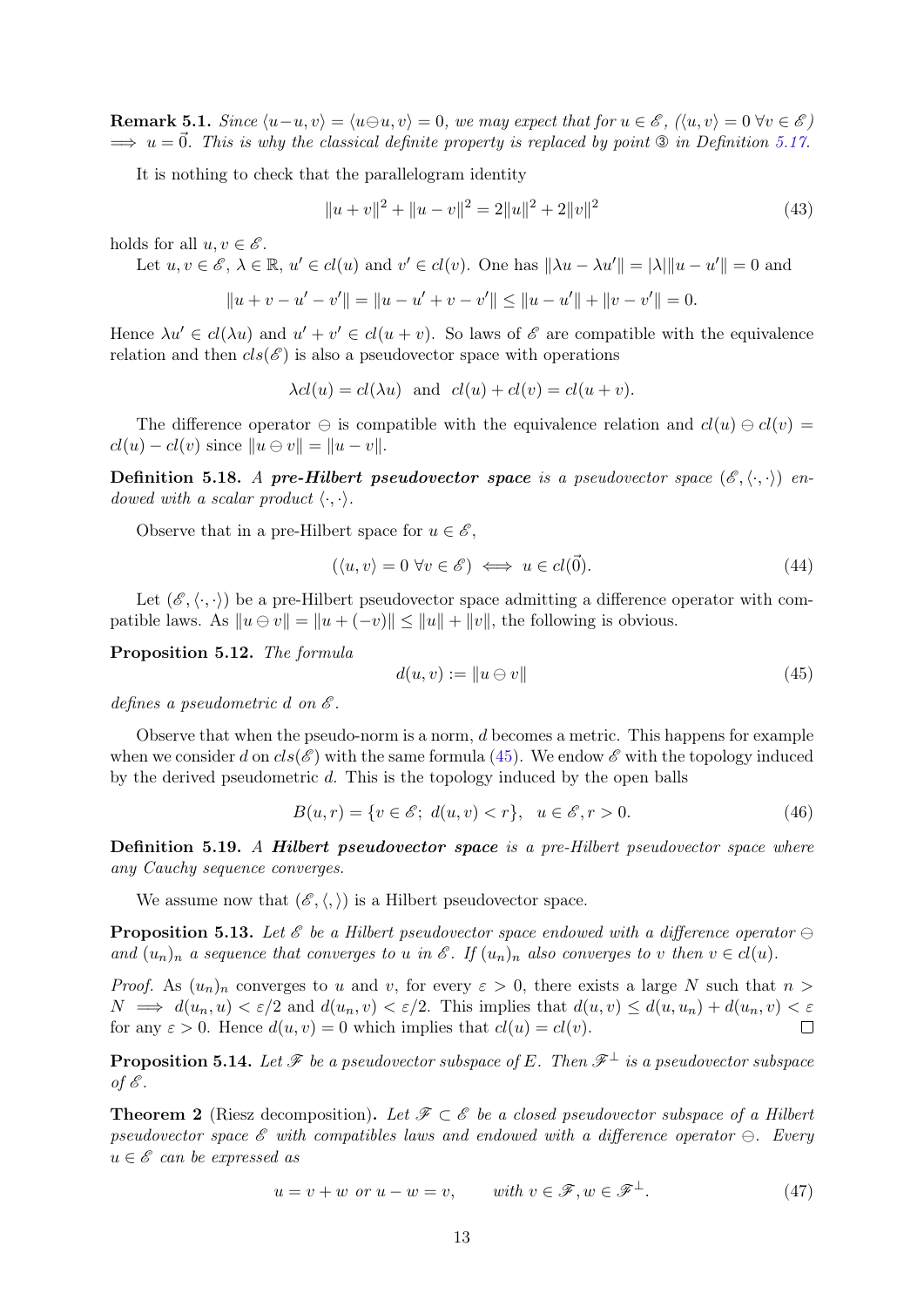*Proof.* We assume that  $\mathscr{F} \neq \mathscr{E}$ . If  $u \in \mathscr{F}$  then take  $v = u$  and  $w = \vec{0}$ . We assume now that  $u \notin \mathscr{F}$ . As  $\mathscr{F}$  is closed,  $\delta = d(u, \mathscr{F}) := \inf \{d(u, v); v \in \mathscr{F}\} > 0$ . For a positive integer n, let  $v_n \in \mathscr{F}$  such that  $d(u, v_n)^2 < \delta^2 + 1/n$ . Then  $(v_n)$  is a Cauchy sequence. In fact, by applying the parallelogram identity [\(43\)](#page-12-1) to  $u\ominus_{\varepsilon}v_p$  and  $u\ominus_{\varepsilon}v_q$  one shows that

$$
||(u\ominus_{\varepsilon}v_p) + (u\ominus_{\varepsilon}v_q)||^2 + ||(u\ominus_{\varepsilon}v_p)\ominus_{\varepsilon}(u\ominus_{\varepsilon}v_q)||^2 = 2d(u,v_p)^2 + 2d(u,v_q)^2.
$$
 (48)

From [\(31\)](#page-8-2) and [\(33\)](#page-9-2) one shows that

$$
||(u\ominus_{\varepsilon}v_p)+(u\ominus_{\varepsilon}v_q)||^2+||(u\ominus_{\varepsilon}v_p)\ominus_{\varepsilon}(u\ominus_{\varepsilon}v_q)||^2=||v_p\ominus_{\varepsilon}v_q||^2+||(u+u)\ominus_{\varepsilon}(v_p+v_q)||^2.
$$

Using the latter and the fact that the laws are compatibles, equation [\(48\)](#page-13-0) leads to

$$
d(v_p, v_q) = 2d(u, v_p)^2 + 2d(u, v_q)^2 - 4d(u, \frac{v_p + v_q}{2})^2 \le 2\left(\frac{1}{p} + \frac{1}{q}\right). \tag{49}
$$

<span id="page-13-0"></span> $\Box$ 

 $\Box$ 

As  $\mathscr E$  is complete,  $(v_n)$  converge let's say to  $v \in \mathscr E$ . In addition as  $\mathscr F$  is closed and d is continuous, it follows that  $v \in \mathscr{F}$  and  $d(u, v) = \delta$ . By setting  $w = u \ominus v$  one has  $u = v + w$  or  $u - w = v$ . It remains to show that  $w \in \mathscr{F}^{\perp}$ , ie  $\langle w, v' \rangle = 0$ ,  $\forall v' \in \mathscr{F}$ . Let  $v' \in \mathscr{F}$  and  $\lambda \in \mathbb{R}$ . One has

$$
\delta^2 \le ||u \ominus (v + \lambda v')|| = d(u, v)^2 - 2\lambda \langle w, v' \rangle + \lambda^2 ||v'||^2.
$$

Hence  $0 \leq -2\lambda \langle w, v' \rangle + \lambda^2 ||v'||^2$  for every  $\lambda \in \mathbb{R}$ , which implies that  $\langle w, v' \rangle = 0$ .

In the above Theorem, the pseudovector v is called (orthogonal) projection of u on  $\mathscr F$  and denoted  $P_{\mathscr{F}} u$ , and w residual part. Therefore, any pseudovector  $u \in \mathscr{E}$  can be expressed as  $u = P_{\mathscr{F}}u + (u \ominus P_{\mathscr{F}}u)$  or  $u - (u \ominus P_{\mathscr{F}}u) = P_{\mathscr{F}}u$ . Let  $(x_n)_{n=0}^{\infty}$  be a sequence in  $\mathscr{E}$ . We set  $\mathscr{F}_n = Span(x_0, \ldots, x_n)$  and  $\mathscr{F}_{\infty} = \overline{Span(\{x_k\}_{k=0}^{\infty})}$ . These are closed pseudovector subspaces and hence Hilbert pseudospaces.

<span id="page-13-1"></span>**Lemma 5.5.** Let  $u \in \mathscr{F}_{\infty}$  and  $u_n$  his projection on  $\mathscr{F}_n$ . Then  $\lim_{n \to \infty} ||u_n \ominus u|| = 0$ .

*Proof.* If  $u \in Span(\{x_k\}_{k=0}^{\infty})$  then there exists  $n_0 \in \mathbb{N}$  such that  $u \in \mathscr{F}_{n_0}$  and  $u_n \in \mathscr{F}_n$  for every  $n \ge n_0$ . Hence  $\lim_{n \to \infty} ||u_n \oplus u|| = 0$  in this case. Let's assume now that  $u \notin Span({x_k}_{k=1}^{\infty})$ . Then there exists a sequence  $(v_n)_n$  with  $v_n \in \mathscr{F}_n$  such that  $\lim_{n \to \infty} ||v_n \ominus u|| = 0$ . The result follows from the fact that for any  $n, \|u_n \ominus u\| \le ||v_n \ominus u||$ .  $\Box$ 

<span id="page-13-2"></span>**Lemma 5.6.** Let  $\hat{u} \in \mathscr{E}$ , u the projection of  $\hat{u}$  on  $\mathscr{F}_{\infty}$  with  $\varepsilon$  the residual and  $u_n$  the projection of  $\hat{u}$  on  $\mathscr{F}_n$  with  $\varepsilon_n$  the residual. Then  $\lim_{n\to\infty} ||\varepsilon_n|| = ||\varepsilon||$  and  $\lim_{n\to\infty} ||u_n \ominus u|| = 0$ .

*Proof.* If  $u \in Span(\{x_k\}_{k=0}^{\infty})$  then there exists  $n_0 \in \mathbb{N}$  such that  $u \in \mathscr{F}_n$  for every  $n \geq n_0$ . Hence  $u_n = u$  and  $\varepsilon_n = \varepsilon$  for every  $n \ge n_0$ , which implies that  $\lim_{n \to \infty} ||\varepsilon_n|| = ||\varepsilon||$  and  $\lim_{n \to \infty} ||u_n \ominus u|| = 0$ in this case. Let's assume now that  $u \notin Span({x_k}_{k=0}^{\infty})$ . Then there exists a sequence  $(v_n)_n$  with  $v_n \in \mathscr{F}_n$  such that  $\lim_{n \to \infty} ||v_n \ominus u|| = 0$ . Let  $\sigma = ||\varepsilon|| = ||\hat{u} - u||$  and  $\sigma_n = ||\varepsilon_n|| = ||\hat{u} - u_n||$ . As  $\mathscr{F}_n \subset \mathscr{F}_{\infty}, \sigma \leq \sigma_n$ . Since

$$
\sigma_n^2 \le ||\hat{u} - v_n||^2 = ||\hat{u} - u + u - v_n||^2 = \sigma^2 + ||u - v_n||^2,
$$

it follows that  $\lim_{n\to\infty} \sigma_n = \sigma$ . The result follows from the fact that

$$
||u - un||2 = ||\hat{u} - un - \varepsilon||2 = ||\hat{u} - un||2 - ||\varepsilon||2 = \sigman2 - \sigma2.
$$

As  $\varepsilon = \hat{u} \ominus u$  and  $\varepsilon_n = \hat{u} \ominus u_n$ , from the above theorem, one also has  $\lim_{n \to \infty} ||\varepsilon_n \ominus \varepsilon|| = 0$ .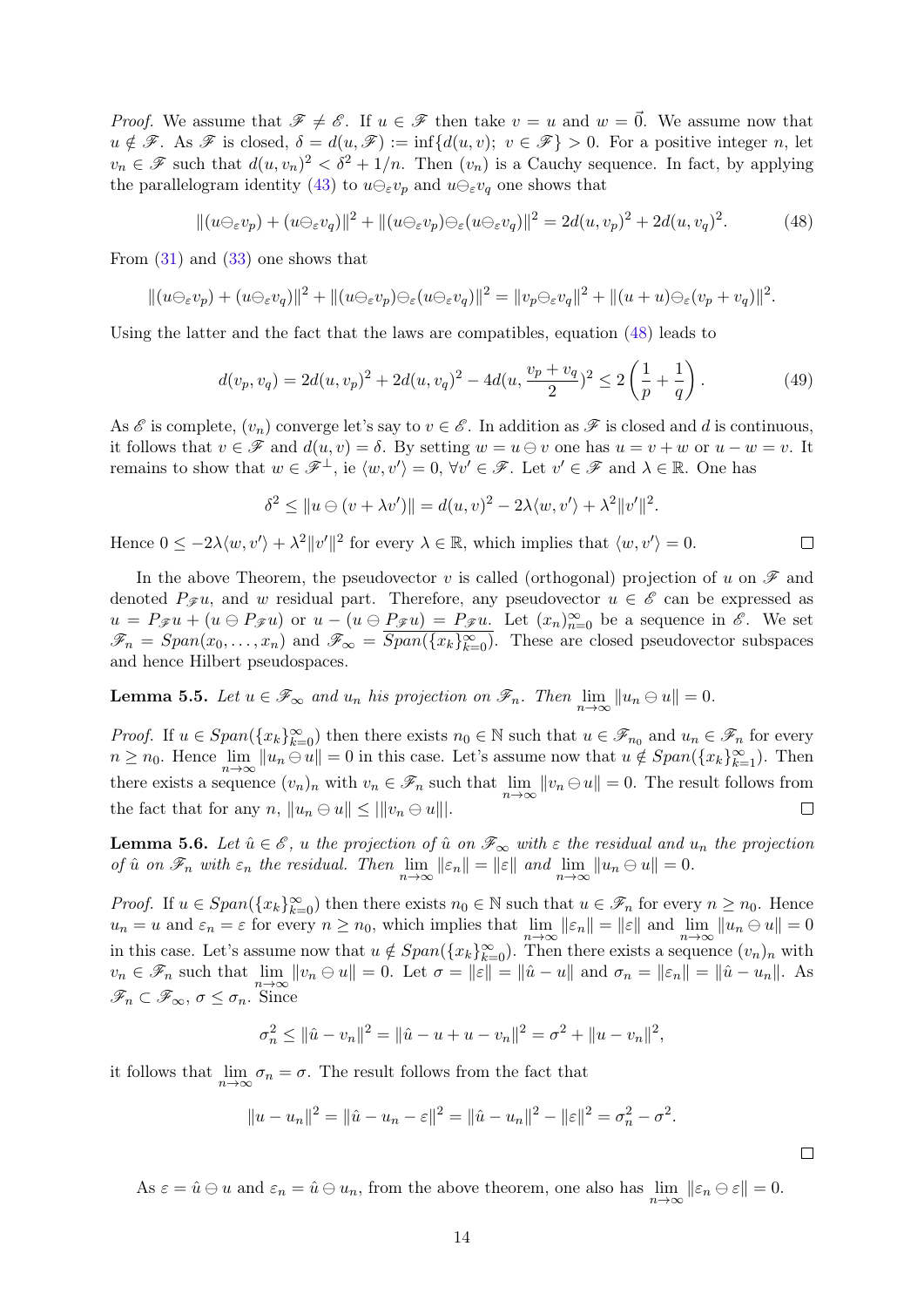<span id="page-14-0"></span>**Theorem 3.** Let  $(x_n)_{n=0}^{\infty}$  be an orthonormal sequence in a Hilbert pseudovector space  $\mathscr E$  with compatible laws and endowed with a difference operator  $\ominus$ . Any vector  $u \in \mathscr{F}_{\infty} = \overline{Span(\{x_k\}_{k=0}^{\infty})}$ can be expressed as

$$
u = \sum_{k=0}^{\infty} \theta_k x_k \tag{50}
$$

in the sense that  $\lim_{n\to\infty}$  $u \ominus \sum^{n}$  $k=0$  $\theta_k x_k$  $= 0$ , with  $\theta_k = \langle u, x_k \rangle$  and  $\sum^{\infty}$  $k=0$  $\theta^2 < \infty$ .

*Proof.* Let  $u_n$  be the orthogonal projection of u on  $\mathscr{F}_n = Span(x_0, \ldots, x_n)$  and  $v_n \in \mathscr{F}_n^{\perp}$  the residual part, thus  $u = u_n + v_n$  or  $u - v_n = u_n$ . As  $u_n \in \mathscr{F}_n$  one has  $u_n = \sum_{n=1}^{\infty}$  $k=0$  $\theta_k x_k$  with  $\theta_k = \langle u_n, x_k \rangle = \langle u, x_k \rangle$ . By a direct calculation,

$$
0 \le ||v_n||^2 = ||u||^2 + \sum_{k=0}^n \theta_k^2 - 2 \sum_{k=0}^n \theta_k \langle x_k, u \rangle = ||u||^2 - \sum_{k=0}^n \theta_k^2.
$$

It follows that  $\sum_{n=1}^{\infty}$  $\theta_k^2 \le ||u||^2$ , which implies that  $\sum_{n=1}^{\infty}$  $\theta_k^2 < \infty$ . Finally by Lemma [5.5,](#page-13-1)  $k=0$  $k=0$  $\lim_{n\to\infty}\Big\|$  $u \ominus \sum^{n}$  $\theta_k x_k$  $= 0.$  $\Box$  $k=0$ 

We say that a sequence  $(x_n)_{n=0}^{\infty}$  is regular when for any  $n, x_n \notin Span(\{x_k\}_{k=n+1}^{\infty})$ . It is clear that, any linearly independent sequence is regular.

<span id="page-14-1"></span>**Theorem 4.** Let  $(x_n)_{n=0}^{\infty}$  be a regular sequence in a Hilbert pseudovector space  $\mathscr E$  with compatible laws and endowed with a difference operator  $\ominus$ . Any vector  $u \in \mathscr{F}_{\infty} = \overline{Span(\{x_k\}_{k=0}^{\infty})}$  can be expressed as

$$
u = \sum_{k=0}^{\infty} \theta_k e_k + w \qquad or \qquad u - w = \sum_{k=0}^{\infty} \theta_k e_k \tag{51}
$$

in the sense that  $\lim_{n\to\infty}$  $u - w - \sum_{n=1}^{n}$  $k=0$  $\theta_k e_k$  $= 0$ , where  ${e_k}_{k=0}^{\infty}$  is an orthonormal sequence in  $\mathscr{F}_{\infty}, \theta_k = \langle u, e_k \rangle, \sum_{k=1}^{\infty}$  $k=0$  $\theta_k^2 < \infty$ ,  $w \in U_{\infty}^{\perp}$  with  $U_{\infty} = \overline{Span(\{e_k\}_{k=0}^{\infty})}$ .

*Proof.* Let  $S_n = \overline{Span(\{x_k\}_{k=n}^{\infty})} \subset \mathscr{F}_{\infty}$ . For  $k \geq 0$ , let  $u_k$  be the orthogonal projection in  $\mathscr{F}_{\infty}$ of  $x_k$  on  $S_{k+1}$  and  $v_k$  the residual, thus  $x_k = u_k + v_k$  or  $x_k - v_k = u_k$ . For  $j > k$ ,  $v_k \in S_{k+1}^{\perp}$ and  $x_j \in S_{k+1}$ , hence  $0 = \langle v_k, x_j \rangle = \langle v_k, u_j \rangle + \langle v_k, v_j \rangle = \langle v_k, v_j \rangle$  because  $u_j \in S_{j+1} \subset S_{k+1}$ . Thus  $\{v_k\}_k$  is an orthogonal family. Since the sequence  $(x_n)_{n=0}^{\infty}$  is regular,  $v_k \neq \vec{0}$  and by setting  $e_k = v_k/||v_k||$ , we obtain that  $(e_n)_{n=0}^{\infty}$  is an orthonormal sequence. It is nothing to check that  $U_{\infty} = \overline{Span(\{e_k\}_{k=0}^{\infty})} = \overline{Span(\{v_k\}_{k=0}^{\infty})} \subset \mathscr{F}_{\infty}$ . Let v be the orthogonal projection in  $\mathscr{F}_{\infty}$  of u on  $U_{\infty}$  and w the residual, thus  $u = v + w$  or  $u - w = v$  with  $w \in U_{\infty}^{\perp} \subset \mathscr{F}_{\infty}$ . As  $v \in U_{\infty}$ , by the Theorem [3](#page-14-0) one gets

$$
u = \sum_{k=0}^{\infty} \theta_k e_k + w \qquad \text{or} \qquad u - w = \sum_{k=0}^{\infty} \theta_k e_k \tag{52}
$$

with 
$$
\theta_k = \langle u, e_k \rangle
$$
 and  $\sum_{k=0}^{\infty} \theta_k^2 < \infty$ .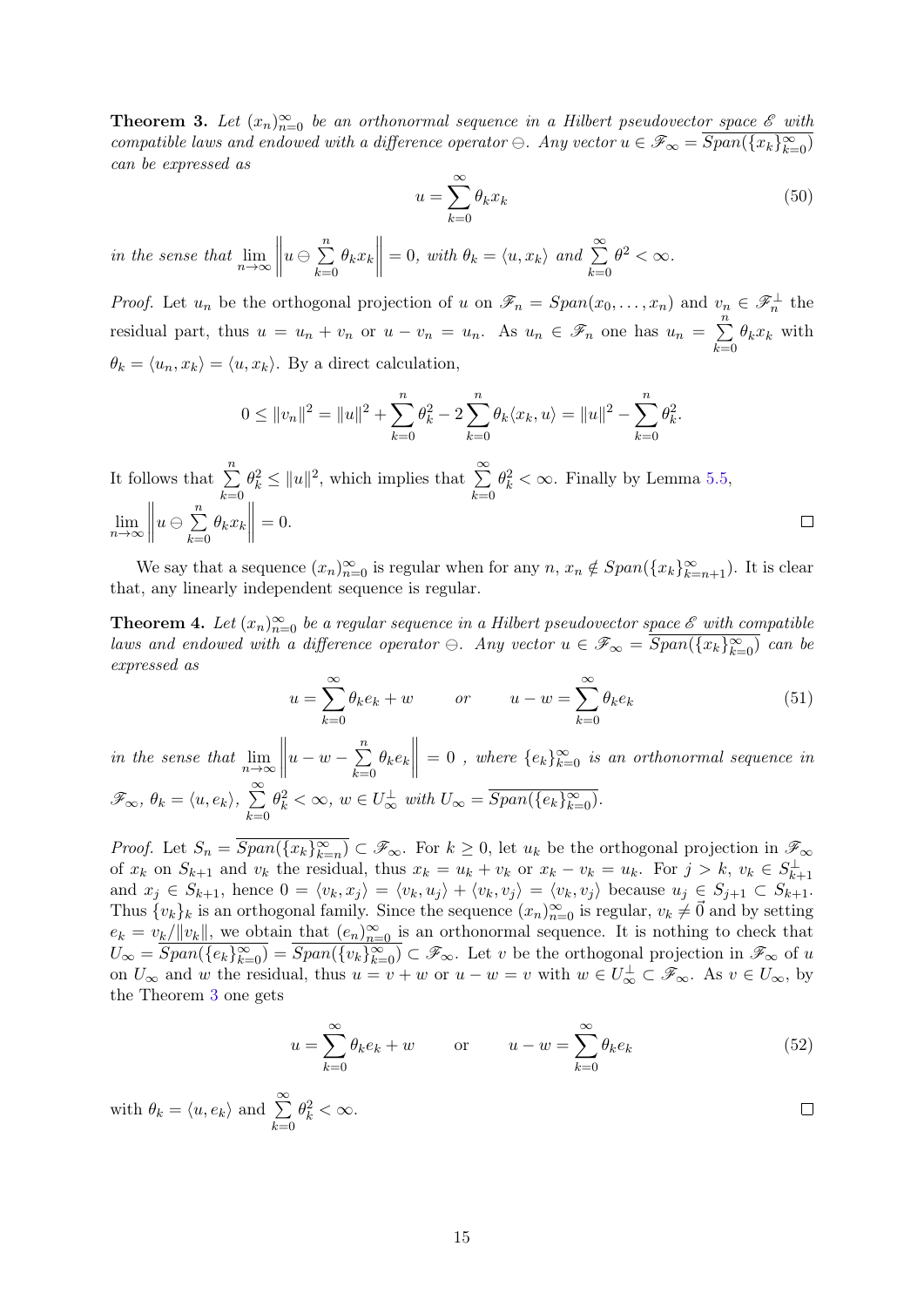# 6 Wold decomposition for interval-valued stationary processes

As we have mentioned,  $K_{kc}(\mathbb{R})$  is a pseudovector space with compatible laws and admitting a difference operator  $\Theta$ .  $\mathcal{U}[\Omega, K_{kc}(\mathbb{R})]$  inherit from this structure, the difference operator being given by

$$
(F_1 \ominus F_2)(\omega) = F_1(\omega) \ominus F_2(\omega), \qquad \forall \omega \in \Omega.
$$
\n
$$
(53)
$$

The collection  $\mathscr E$  of all random intervals F such that  $E[F] = \vec{0}$  and  $Var(F) < \infty$  is a pseudovector subspace of  $\mathcal{U}[\Omega, K_{kc}(\mathbb{R})]$ . In fact,

$$
E[\lambda F] = \lambda E[F] = \vec{0} \quad \text{and} \quad Var(\lambda F) = \lambda^2 Var(F) < \infty, \qquad \forall F \in \mathscr{E}, \forall \lambda \in \mathbb{R},
$$

and as  $(x+y)^2 \leq 2x^2 + 2y^2$ ,

$$
E[F_1 + F_2] = E[F_1] + E[F_2] = \vec{0}, \ Var(F_1 + F_2) \le 2Var(F_1) + 2Var(F_2) < \infty, \ \forall F_1, F_2 \in \mathscr{E}.
$$

We define on  $\mathscr E$  the positive symmetric bilinear form

<span id="page-15-0"></span>
$$
\langle F_1, F_2 \rangle = Cov(F_1, F_2). \tag{54}
$$

Let F in  $\mathscr E$  be such that  $Cov(F, F) = 0$ . Hence,  $F = E[F] = \vec{0}$  (the random interval which sends every  $\omega \in \Omega$  on  $\vec{0} = [0, 0] = \{0\}$ , almost everywhere (see Example [3\)](#page-3-2) and so,  $Cov(F, G) = 0$  for any  $G \in \mathscr{E}$  (look formula [\(10\)](#page-3-3)). For this positive symmetric bilinear form, two random intervals  $F_1, F_2$  are equivalent with respect to the equivalent relation [\(39\)](#page-11-2) when they are equal almost everywhere. Hence formula [\(54\)](#page-15-0) defines a scalar product on the quotient set  $L^2[\Omega, K_{kc}(\mathbb{R})]$ . We will continue to denote any class in  $L^2[\Omega, K_{kc}(\mathbb{R})]$  by a representative  $F \in \mathscr{E}$ .  $L^2[\Omega, K_{kc}(\mathbb{R})]$ inherits from the structure of pseudovector space of  $\mathscr E$  and the formula [\(54\)](#page-15-0) defines a scalar product on it. In  $L^2[\Omega, K_{kc}(\mathbb{R})]$ , one says that a sequence  $(F_n)$  converges to  $F \in L^2[\Omega, K_{kc}(\mathbb{R})]$ and we denote  $F_n \to F$  when

<span id="page-15-1"></span>
$$
\lim_{n \to \infty} Var(F_n \ominus F) = 0.
$$

**Proposition 6.1.** A sequence  $(F_n = [a_n, b_n])$  converges to  $F = [a, b]$  in  $L^2[\Omega, K_{kc}(\mathbb{R})]$  if and only if  $(a_n)$  converges to a and  $(b_n)$  converges to b in  $L^2[\Omega, \mathscr{A}, P]$ .

*Proof.* From [\[YL05\]](#page-18-5), one has  $Var(F_n \oplus F) = Var(a_n - a) + Var(b_n - b)$ , which implies that  $Var(F_n \ominus F) \rightarrow 0$  if and only if  $Var(a_n - a) \rightarrow 0$  and  $Var(b_n - b) \rightarrow 0$ .

As direct consequence of the above Proposition and the fact that  $L^2[\Omega, \mathscr{A}, P]$  is a Hilbert space [\[BD13\]](#page-18-12), one has that  $L^2[\Omega, K_{kc}(\mathbb{R})]$  is a Hilbert pseudovector space.

Let  $(X_t)_{t\in\mathbb{Z}}$  be a zero-mean covariance interval-valued stationary process. The sets  $S_t$  =  $\overline{Span(\{X_k\}_{k=-\infty}^t)}$  and  $S_{-\infty} = \bigcap_{k=0}^{\infty}$  $\bigcap_{t=-\infty}^{\infty} S_t$  are Hilbert pseudovector subspaces of  $L^2[\Omega, K_{kc}(\mathbb{R})]$ . For any  $j \geq 0$ , the projection  $P_{S_{t-j}}Xt$  of  $X_t$  on  $S_{t-j}$  is called the prediction of  $X_t$  on  $S_{t-j}$ . We shall say that an interval-valued process  $(X_t)_{t\in\mathbb{Z}}$  is deterministic if for any  $t \in \mathbb{Z}$ ,  $X_t \in S_{t-1}$ .  $X_t \ominus P_{S_{t-1}} X_t$  is called the error in the projection of  $X_t$  on  $S_{t-1}$  and when  $P_{S_{t-1}} X_t = X_t$  and one says that  $(X_t)_{t\in\mathbb{Z}}$  is (perfectly) predictable. We shall say that an interval-valued process  $(X_t)_{t\in\mathbb{Z}}$ is deterministic from the past of another one  $(Z_t)_{t \in \mathbb{Z}}$  if for any  $t \in \mathbb{Z}$ ,  $X_t \in \overline{Span(\{Z_k\}_{k=-\infty}^{t-1})}$ .

**Theorem 5.** Let  $(X_t)_{t\in\mathbb{Z}}$  be a non-deterministic covariance interval-valued stationary time series process with expectation  $\{0\}$  and auto-covariance function  $(\gamma(k))$ . Then  $X_t$  can be expressed as

$$
X_t = \sum_{k=0}^{\infty} \alpha_k \varepsilon_{t-k} + W_t \quad a.s \qquad or \qquad X_t - W_t = \sum_{k=0}^{\infty} \alpha_k \varepsilon_{t-k} \quad a.s \tag{55}
$$

where: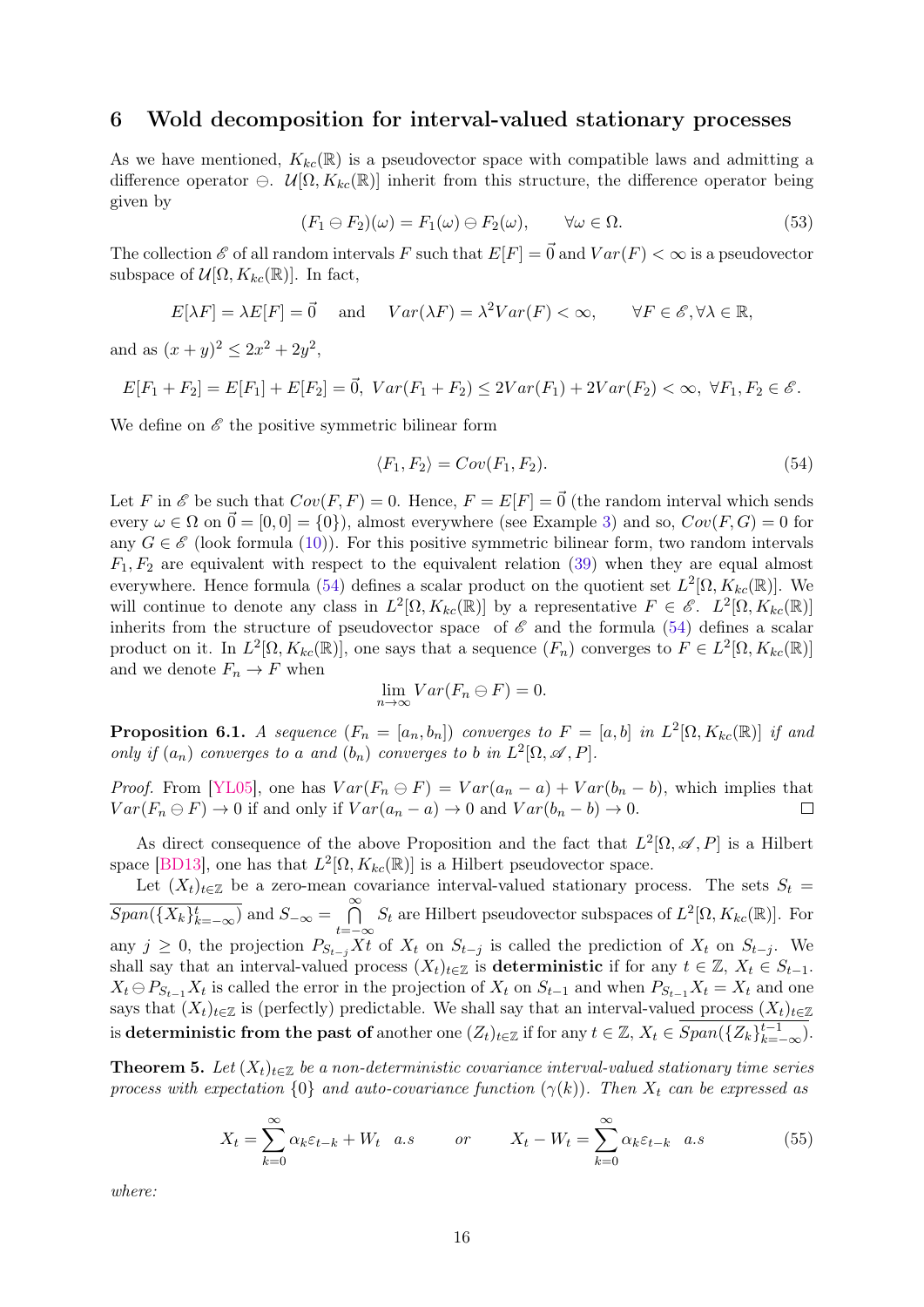(i) 
$$
\alpha_k = \frac{1}{\sigma^2}Cov(X_t, \varepsilon_{t-k}), \quad \alpha_0 = 1 \text{ and } \sum_{k=0}^{\infty} \alpha_k^2 < \infty;
$$

(ii) 
$$
\{\varepsilon_t\} \rightsquigarrow WN(\{0\}, \sigma^2)
$$
, with  $\sigma^2 = Var(X_t - P_{S_{t-1}}X_t)$ ;

(iii)  $Cov(W_t, \varepsilon_s) = 0$  for all  $t, s \in \mathbb{Z}$ ;

(iv)  $(W_t)_{t\in\mathbb{Z}}$  is zero-mean, stationary and deterministic from the past of  $(X_t)_{t\in\mathbb{Z}}$ .

*Proof.* For any  $t \in \mathbb{Z}$ , application of Theorem [4](#page-14-1) to the sequence  $(X_{t-k})_{k=0}^{\infty}$  gives that  $u = X_t$ can be expressed as

<span id="page-16-0"></span>
$$
X_t = \sum_{k=0}^{\infty} \theta_k e_{t-k} + W_t
$$
 a.s or  $X_t - W_t = \sum_{k=0}^{\infty} \theta_k e_{t-k}$  a.s (56)

where  $\{e_{t-k}\}_{k=0}^{\infty}$  is an uncorrelated process with  $Cov(e_i, e_j) = \delta_{ij}, \theta_k = Cov(X_t, e_{t-k}), \sum_{k=0}^{\infty} \theta_k^2 <$  $k=1$ 

 $\infty, W_t \in U_t^{\perp}$  with  $U_t = \overline{Span(\{e_k\}_{k=-\infty}^t)} \subset S_t$ . Since the process  $(X_t)_{t \in \mathbb{Z}}$  is non-deterministic, the residual  $\varepsilon_t = X_t \ominus P_{S_{t-1}} X_t$  is different from  $\vec{0}$  and from the proof of Theorem [4,](#page-14-1)  $\varepsilon_t = ||\varepsilon_t||e_t$ , hence [\(55\)](#page-15-1) holds with  $\alpha_k = \theta_k / ||\varepsilon_{t-k}||$ , and  $(\varepsilon_t)$  is also uncorrelated. As  $W_t, \varepsilon_t \in L^2[\Omega, K_{kc}(\mathbb{R})],$  $E[W_t] = \vec{0} = E[\varepsilon_t]$ .  $W_t \in U_t^{\perp}$  implies that  $Cov(W_t, \varepsilon_s) = 0$  for any  $s \leq t$ . For  $s > t$ , taking scalar product of [\(56\)](#page-16-0) with  $\varepsilon_s$  one has  $Cov(W_t, \varepsilon_s) = Cov(X_t, \varepsilon_s) = 0$  since  $\varepsilon_s \in S_{s-1}^{\perp}$  and  $X_t \in S_t \subset$  $S_{s-1}$  for  $s > t$ . This proves (iii). Let  $X_{t,n}$  be the projection of  $X_t$  on  $S_{t,n} = span({X_{t-j}}_{j=1}^n)$ and  $\varepsilon_{t,n}$  the residual. Then  $X_{t,n}$  takes the form

$$
X_{t,n} = \sum_{j=1}^{n} \beta_{j,n} X_{t-j},
$$

where the scalars  $\beta_{k,n}$  do not depend on t, since they are solutions of the system of equations

$$
\sum_{j=1}^n \beta_{j,n} \gamma(j-k) = \gamma(k), \qquad k = 1, \ldots, n.
$$

Hence  $E[X_{t,n}] = \vec{0}, E[\varepsilon_{t,n}] = \vec{0}$ . Moreover,

$$
Var(\varepsilon_{t,n}) = \|X_t - X_{t,n}\|^2 = \left\|X_t - \sum_{j=1}^n \beta_{j,n} X_{t-j}\right\|^2
$$
  
=  $\gamma(0) + \sum_{i,j=1}^n \beta_{i,n} \beta_{j,n} \gamma(i-j) - 2 \sum_{j=1}^n \beta_{j,n} \gamma(j).$ 

Hence  $Var(\varepsilon_{t,n}) = \sigma_n$  does not depend on t and so does for  $\sigma = ||\varepsilon_t|| = \lim_{n \to \infty} \sigma_n$ , where the latter equality comes from Lemma [5.6.](#page-13-2) Also,

$$
Cov(X_{t+k}, \varepsilon_{t,n}) = \gamma(k) - \sum_{j=1}^{n} \beta_{j,n} \gamma(k+j),
$$

which does not depend on t. Using Cauchy-Schwarz inequality and Lemma [5.6,](#page-13-2)

$$
\lim_{n \to \infty} |Cov(X_{t+k}, \varepsilon_{t,n} - \varepsilon_t)| \le \sqrt{\gamma(0)} \lim_{n \to \infty} ||\varepsilon_{t,n} - \varepsilon_t|| = 0,
$$

which implies that  $Cov(X_{t+k}, \varepsilon_t) = \lim_{n \to \infty} Cov(X_{t+k}, \varepsilon_{t,n})$  and does not depend on t. So,

$$
\alpha_k = \frac{1}{\|\varepsilon_t\|} Cov(X_{t+k}, e_k) = \frac{1}{\|\varepsilon_t\|^2} Cov(X_{t+k}, \varepsilon_t)
$$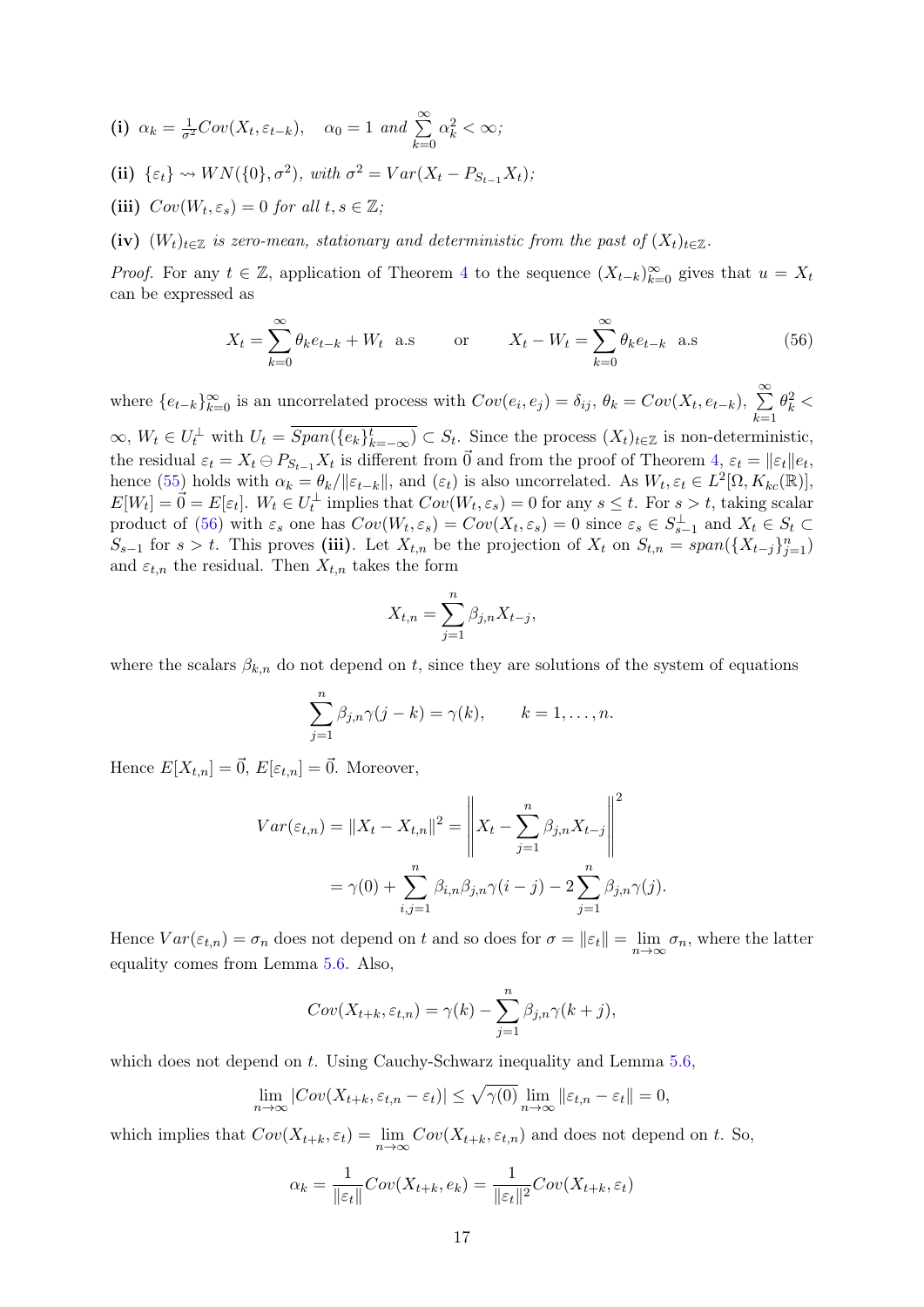does not depend on t. Moreover,  $\alpha_0 = \frac{Cov(X_t, \varepsilon_t)}{\|\varepsilon_t\|^2}$  $\frac{\partial (X_t, \varepsilon_t)}{\|\varepsilon_t\|^2} = 1$ . All this completes the proof of (i) and (ii). For  $k \geq 0$ ,

$$
Cov(W_t, W_{t-k}) = Cov\left(X_{t-k} - \sum_{j=0}^{\infty} \alpha_j \varepsilon_{t-k-j}, X_t - \sum_{j=0}^{\infty} \alpha_j \varepsilon_{t-j}\right)
$$
  
=  $\gamma(k) - \sum_{j=0}^{\infty} \alpha_j Cov(X_t, \varepsilon_{t-k-j}) - \sum_{j=k}^{\infty} \alpha_j Cov(X_{t-k}, \varepsilon_{t-j}) + \sigma^2 \sum_{j=0}^{\infty} \alpha_{j+k} \alpha_j$   
=  $\gamma(k) - \sigma^2 \sum_{j=0}^{\infty} \alpha_{j+k} \alpha_j$ ,

which does not depend on t. As  $W_t \in S_t$ , one can write  $W_t = \sum_{k=0}^{\infty} a_k X_{t-k}$ . Taking covariance with  $\varepsilon_t$  and using the fact that  $\varepsilon_t \perp Span(X_{t-1}, X_{t-2}, \ldots)$  one gets  $Cov(W_t, \varepsilon_t)$  $a_0Cov(X_t, \varepsilon_t) = a_0 ||\varepsilon_t||^2$ . Since  $Cov(W_t, \varepsilon_t) = 0$ , one deduces that  $a_0 = 0$  hence  $W_t \in S_{t-1}$ , thus  $(W_t)$  is deterministic from the past of  $(X_t)$ . This completes the proof of (iv).  $\Box$ 

In the above proof, we have seen that,  $(W_t)$  is deterministic from the past of  $(X_t)$  and  $W_t$  is orthogonal to any element of  $S<sub>s</sub>$  for any s. Contrary to traditional time series, this may not imply that  $(W_t)$  is deterministic nor that  $W_t$  belong to  $S_{-\infty}$ . This is due to the fact that in a Hilbert pseudovector space, the orthogonal of a subspace is not necessarily complementary to it. A new challenge shall be to give an adapted definition for purely non-deterministic interval-valued process such that the Wold decomposition of such a process has no deterministic component and then could be expressed as an I-MA( $\infty$ )

$$
X_t = \sum_{k=0}^{\infty} \alpha_k \varepsilon_{t-k}.
$$
\n(57)

# 7 Conclusion

In this work, the definition of set-valued autoregressive moving average (S-ARMA) time series process is given. This definition takes into account an arithmetical difference between random sets and random real variables. More precisely for point-value time series, the equations  $X_t$  –  $\sum_{i=1}^p \phi_i X_{t-i} = K + \varepsilon_t + \sum_{i=1}^q \theta_i \varepsilon_{t-i}$  and  $X_t = \sum_{i=1}^p \phi_i X_{t-i} + K + \varepsilon_t + \sum_{i=1}^q \theta_i \varepsilon_{t-i}$  are equivalent, what is not the case for set-valued time series process. A concept of pseudovector space is introduced. A pseudovector space is an almost vector space where opposites of vectors might not exist. This new concept might be studied in pure maths. It is shown that the set of random intervals is a pseudovector space and generalized Hukuhara difference [\[Ste10\]](#page-18-8) is used to recover a kind of opposite for vectors. Furthermore, a notion of Hilbert pseudovector space is introduced and used to establish Wold decomposition for interval-valued covariance stationary time series process.

## Acknowledgment

The second author wishes to acknowledge the Deutscher Akademischer Austauschdienst (DAAD) for financial support.